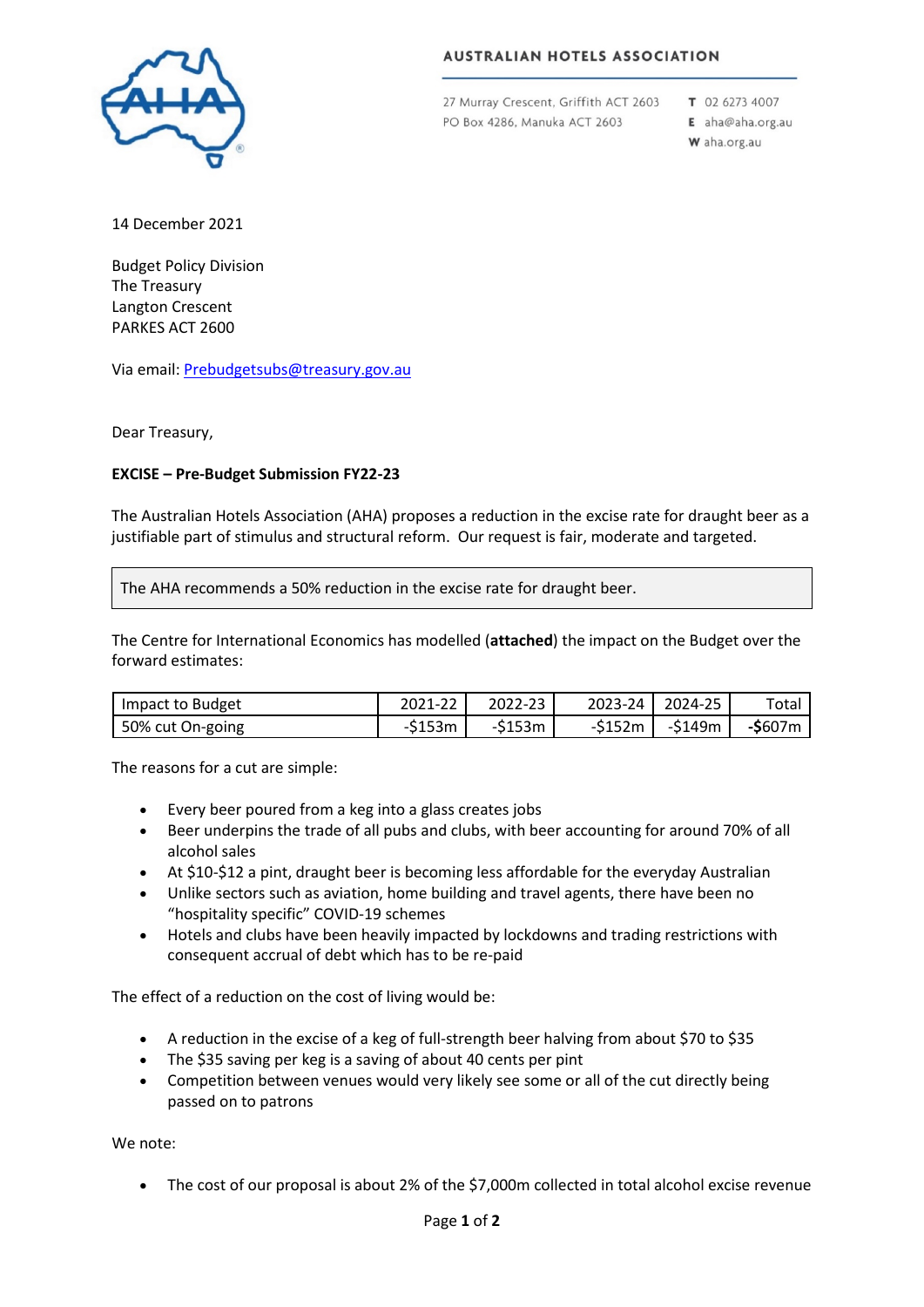- The current tax rate for full strength draught beer is the fourth highest rate in the OECD, and next year will become the 3rd highest
- We expect the next tax excise increase due on 1 February 2022 will be the largest in more than ten years due to inflation, with hotels forced to pass the cost onto consumers
- We do not support just a freeze in the excise, as this will have no meaningful benefit for hospitality or our patrons, and will still see Australia with the 3<sup>rd</sup> highest beer taxes in the world next year

An excise tax on draught beer is unfair because:

- A product which generates such a high degree of labour should not have a tax (excise) placed upon it
- It is a triple tax on the people who consume the product, the businesses which sell it and the workers who make or pour it
- Excise is a hidden tax which inhibits employment and is becoming too expensive for many Australians who have already had a tough couple of years.

Yours faithfully,

**STEPHEN FERGUSON NATIONAL CEO**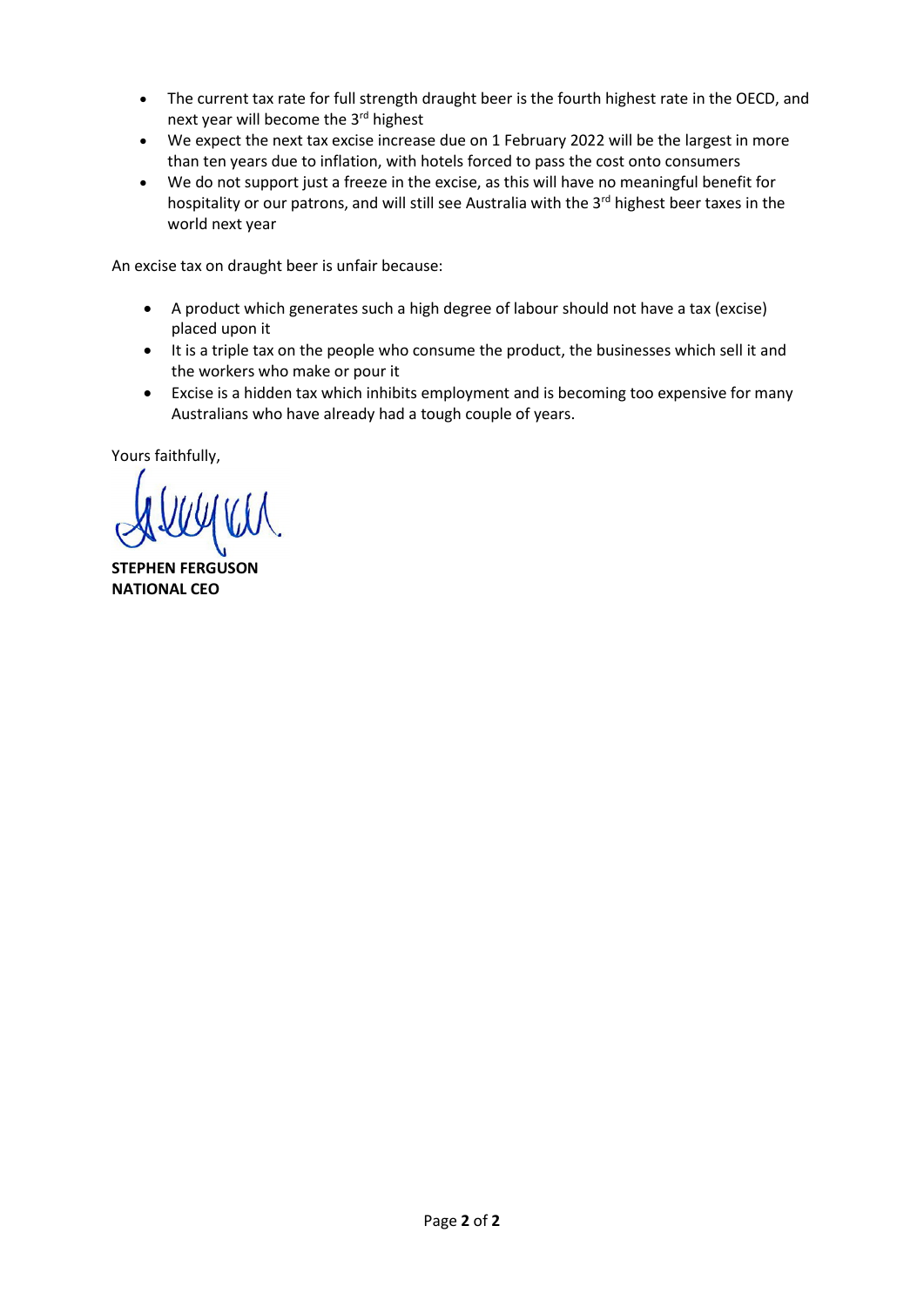

## DRAFT REPORT

# Modelling the revenue impact of alcohol tax changes



THE CENTRE FOR INTERNATIONAL ECONOMICS *www.TheCIE.com.au*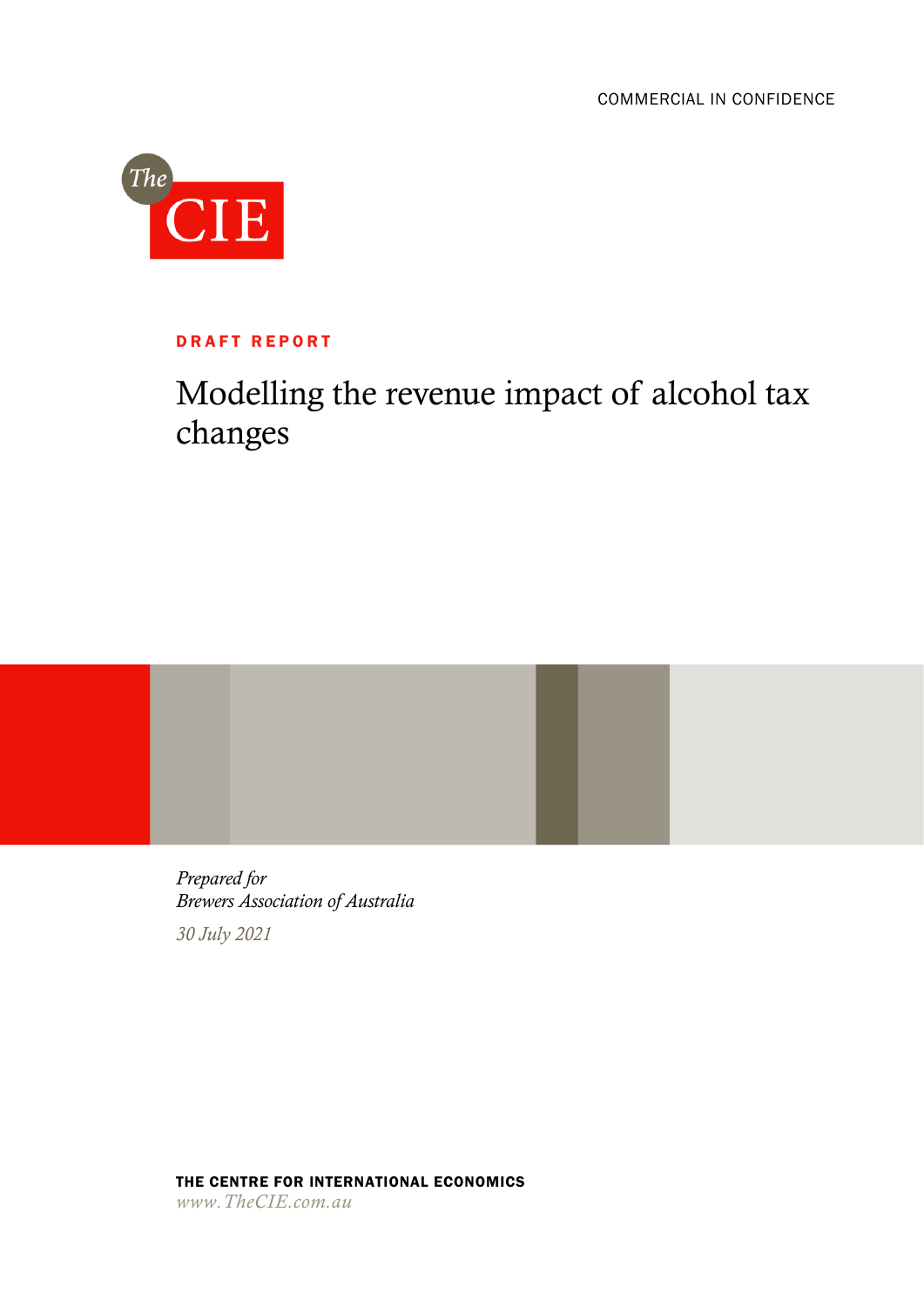The Centre for International Economics is a private economic research agency that provides professional, independent and timely analysis of international and domestic events and policies.

The CIE's professional staff arrange, undertake and publish commissioned economic research and analysis for industry, corporations, governments, international agencies and individuals.

## © Centre for International Economics 2021

This work is copyright. Individuals, agencies and corporations wishing to reproduce this material should contact the Centre for International Economics at one of the following addresses.

## **CANBERRA** Centre for International Economics Ground Floor, 11 Lancaster Place Majura Park

Canberra ACT 2609 GPO Box 2203 Canberra ACT Australia 2601

| Telephone | +61 2 6245 7800   |
|-----------|-------------------|
| Facsimile | $+61262457888$    |
| Email     | cie@TheCIE.com.au |
| Website   | www.TheCIE.com.au |

## **SYDNEY**

Centre for International Economics Level 7, 8 Spring Street Sydney NSW 2000

| Telephone | +61 2 9250 0800      |
|-----------|----------------------|
| Email     | ciesyd@TheCIE.com.au |
| Website   | www.TheCIE.com.au    |

## DISCLAIMER

While the CIE endeavours to provide reliable analysis and believes the material it presents is accurate, it will not be liable for any party acting on such information.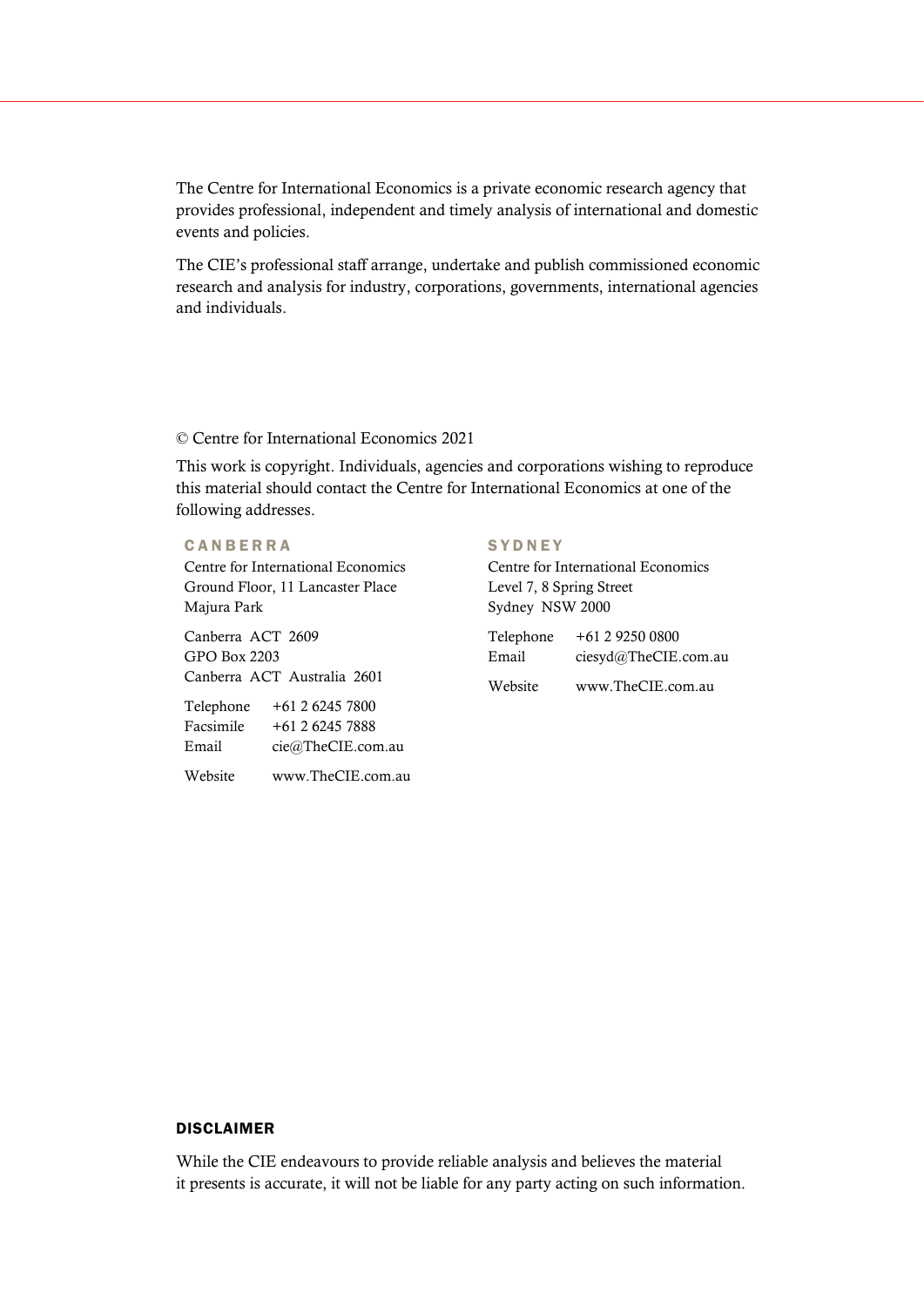# *Contents*

|              | <b>Summary</b>                              | 1  |
|--------------|---------------------------------------------|----|
| 1            | Introduction and purpose                    | 4  |
| $\mathbf{2}$ | <b>Approach</b>                             | 5  |
|              | Base year and baseline                      | 5  |
| 3            | Impacts of beer excise reforms              | 9  |
|              | Excise cut                                  | 9  |
|              | Increase ABV tax-free threshold             | 11 |
|              | Draught beer excise cut                     | 12 |
|              | Summary of reform options                   | 13 |
| A            | <b>Summary of database and elasticities</b> | 15 |
| в            | <b>Sensitivity analysis</b>                 | 22 |
|              |                                             |    |

## BOXES, CHARTS AND TABLES

| 1.1 | Outline of alcohol taxation reform options to be examined              | 4              |
|-----|------------------------------------------------------------------------|----------------|
| 2.3 | Key macro baseline inputs                                              | 6              |
| 2.4 | Baseline beer excise rate by container and strength                    | 7              |
| 2.5 | Baseline for the analysis of reform options                            | $\overline{7}$ |
| 3.1 | Excise cut by 10 per cent from baseline levels                         | 9              |
| 3.2 | Impact on key industry outcomes — excise cuts                          | 10             |
| 3.3 | Impact on key industry outcomes — increase ABV tax free threshold      | 11             |
| 3.4 | Impact on key industry outcomes — draught beer excise cut              | 12             |
| 3.5 | Summary of impacts of each beer reform option in 2021-22               | 14             |
| A.1 | Estimates of beer consumption for 2019-20                              | 15             |
| A.2 | Value chain for domestic on-licence beer in containers >48 litres      | 17             |
| A.3 | Value chain for domestic on-licence beer in containers <48 litres      | 17             |
| A.4 | Value chain for domestic off-licence beer in containers <48 litres     | 18             |
| A.5 | Value chain for imported on-licence beer in containers >48 litres      | 19             |
| A.6 | Value chain for imported on-licence beer in containers <48 litres      | 20             |
| A.7 | Value chain for imported off-licence beer in containers <48 litres     | 20             |
| B.1 | Sensitivity analysis of general price elasticity of alcohol            | 22             |
| B.2 | Sensitivity analysis of own-price elasticity for beer                  | 23             |
| B.3 | Sensitivity analysis of beer price elasticity by channel               | 24             |
| B.4 | Sensitivity analysis of beer price elasticity between draught/packaged | 24             |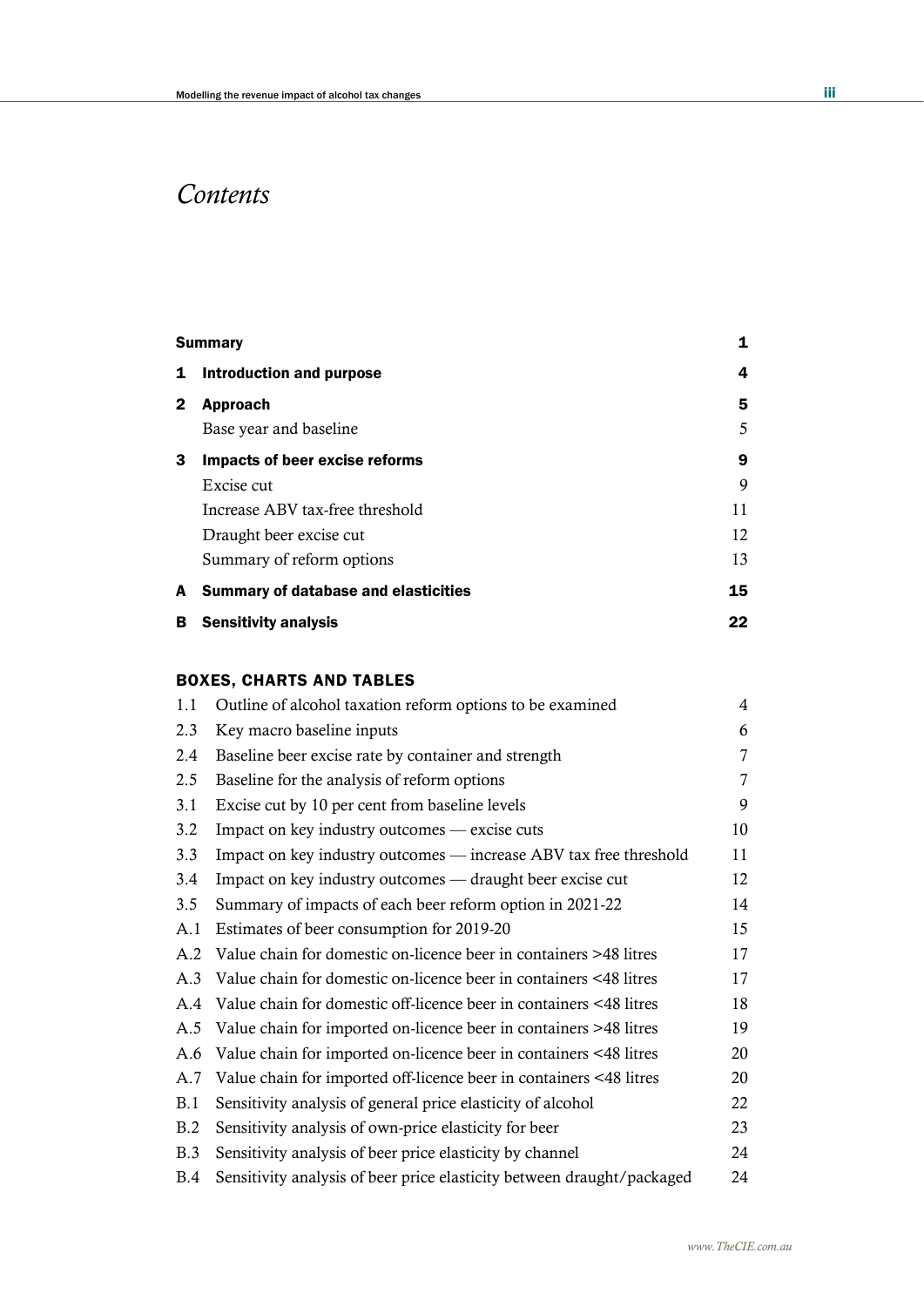B.5 Sensitivity analysis of brewing supply elasticity 25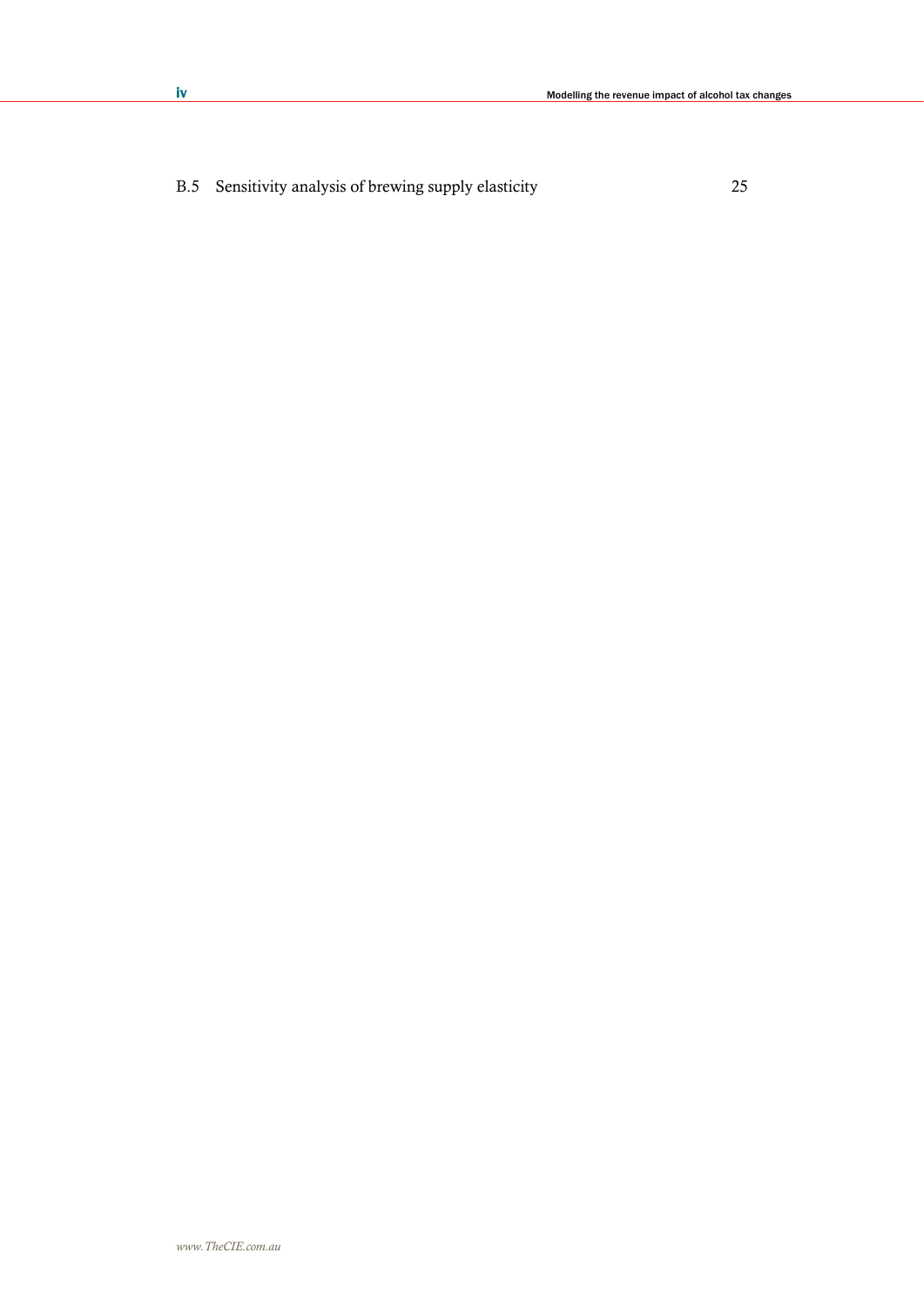## *Summary*

The report summarises the impact of 13 reform options proposed for alcohol taxation by the Brewers Association of Australia. The impact of each of the options was evaluated using an economic model of Australian alcohol consumption that focuses on the beer sector. The model identifies:

- sales channel that track consumption through
	- licenced premises selling draught and packaged beer
	- retail outlets selling packaged beer
- beer strengths light, mid-strength and full strength
- domestically produced and imported beers

For wine, the model identifies domestically produced and imported wine consumed through licenced venues and through other retail outlets.

In total, 18 separate value chains for beer and 2 for wine were developed to reflect the impact of alcohol taxation in the final consumer price and on the factory price for the Australian brewing and wine-making industry. These value chains were used to develop an economic model which represents how consumers and producers are likely to respond to each of the options.

- As part of the developing the economic model and to evaluate some of the options, a baseline was established from 2019-20 to 2023-24 which represents business-as-usual outcomes without any change in current policy settings.
- Evaluation of some options required the further development of the baseline in terms of what would happen to the structure of production in the brewing sector.

Chart 1 provides perspective on the impacts of current alcohol taxation arrangements for beer by simulating outcomes for a 100 per cent cut in excise and import duties. It provides a reference point for the remaining reform options. In 2021-22, taxation on beer:

- provides \$2.34 billion in excise and import duties to the Australian Government
- reduces brewing sector profitability by \$1.48 billion; and
- reduces consumer surplus at retail level by \$2.95 billion.<sup>1</sup>

Chart 2 ranks each of the options in terms of loss of government revenue from beer excise and import duty in the first year of full implementation — 2021-22. The most expensive option for the government is the increase in the increase in the base rate to 2 per cent, then the increase in the base rate to 1.75 per cent, followed by the excise cut by 15 per cent.

<sup>1</sup> Consumers surplus is a measure of benefit from purchasing goods and services. It is the difference between the total amount that consumers are willing and able to pay for a good or service and the total amount that they actually do pay (that is, the prevailing retail price).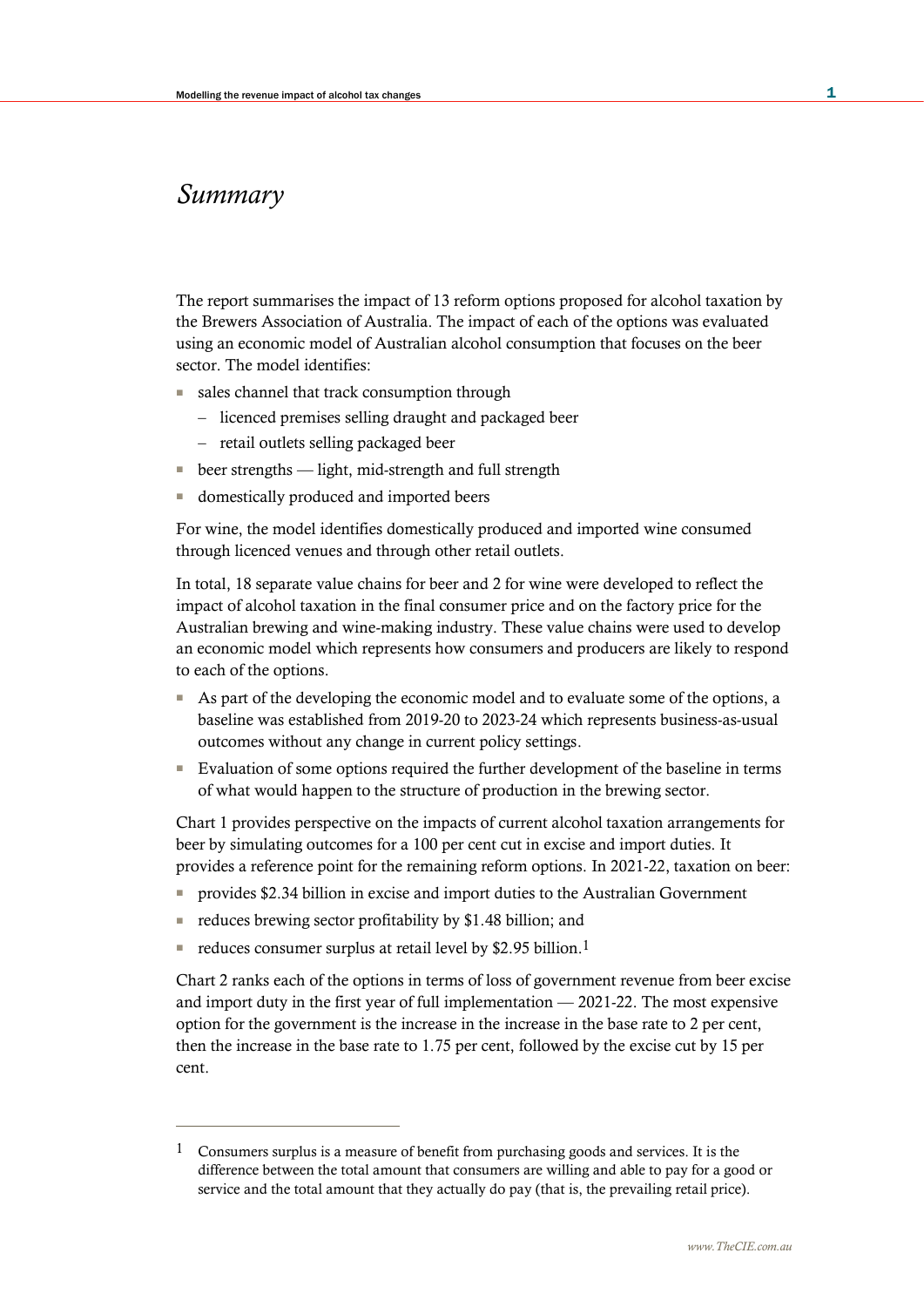

#### 1 100 per cent cut to excise and import duty on beer 2021-22a

a Government revenue across domestic excise and import duty Consumer surplus estimates for beer options are calculated from beer expenditure only and are valued at retail level and therefore not directly comparable with government revenue or sector profitability. *Data source:* CIE.



## 2 Ranking of options by change in revenue from beer excise and import duty 2021-22<sup>a</sup>

a Government revenue across domestic excise and import duty. *Data source:* CIE.

Chart 3 ranks the options from the perspective of profitability of the brewing sector. Compared to outcomes for government revenue, both the 100 per cent and the 75 percent excise cuts on draught beer have relatively large impacts on the profitability of the sector. This is because this cut is not shared with imported product and focused on the brewing sector supplying draught rather than packaged beer.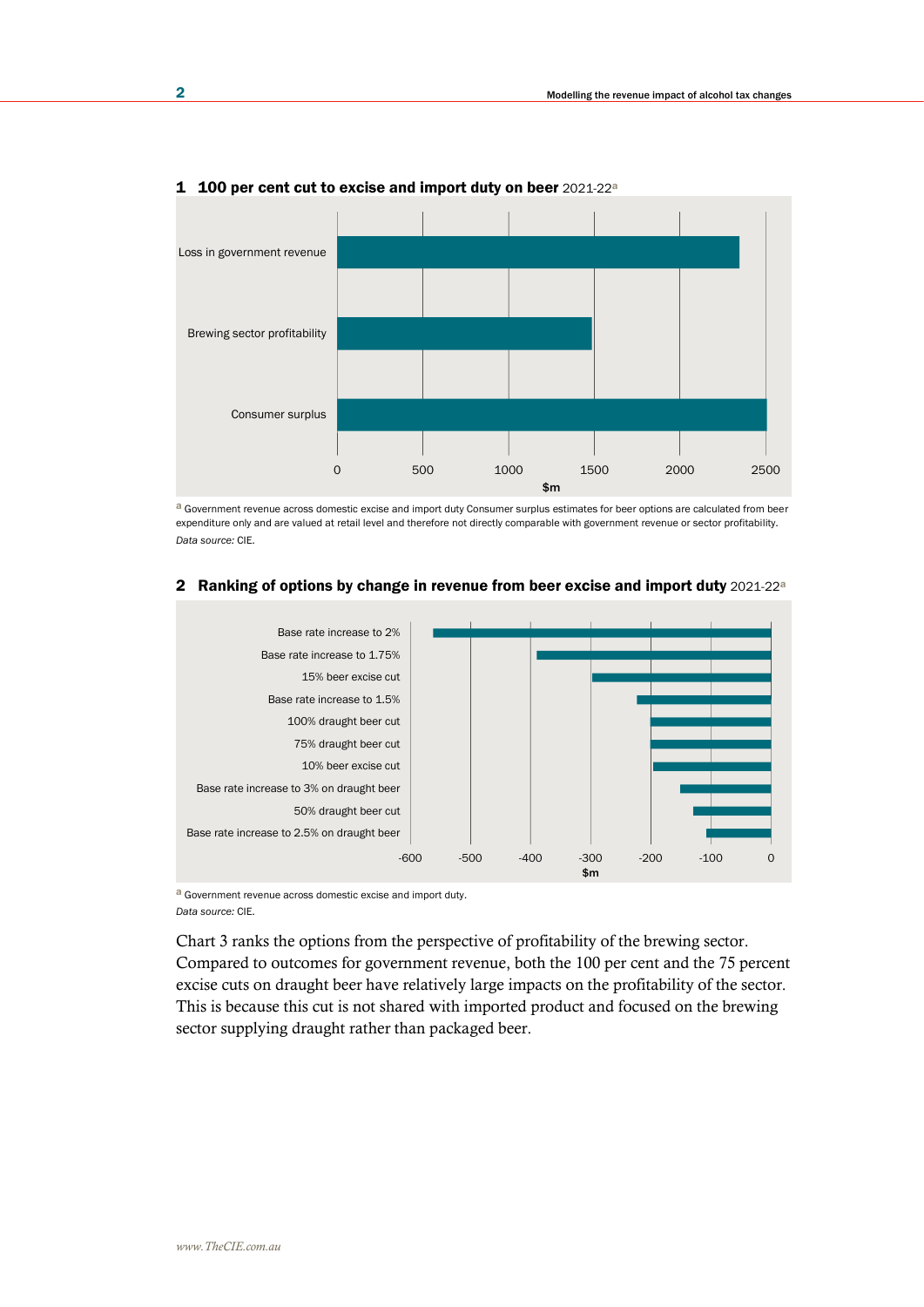

## 3 Ranking of options by change in profitability of the brewing sector 2021-22

*Data source:* CIE.

Chart 4 ranks the options from the perspective of consumers. In terms of benefit, the top-5 rankings is in similar order as for changes in government revenues.



#### 4 Ranking of options by change in consumer's surplus 2021-22<sup>a</sup>

a The consumer surplus estimates for beer options are calculated from beer expenditure only and wine options relate to wine only. *Data source:* CIE.

Sensitivity analysis demonstrated that these results were robust to the chosen model elasticities.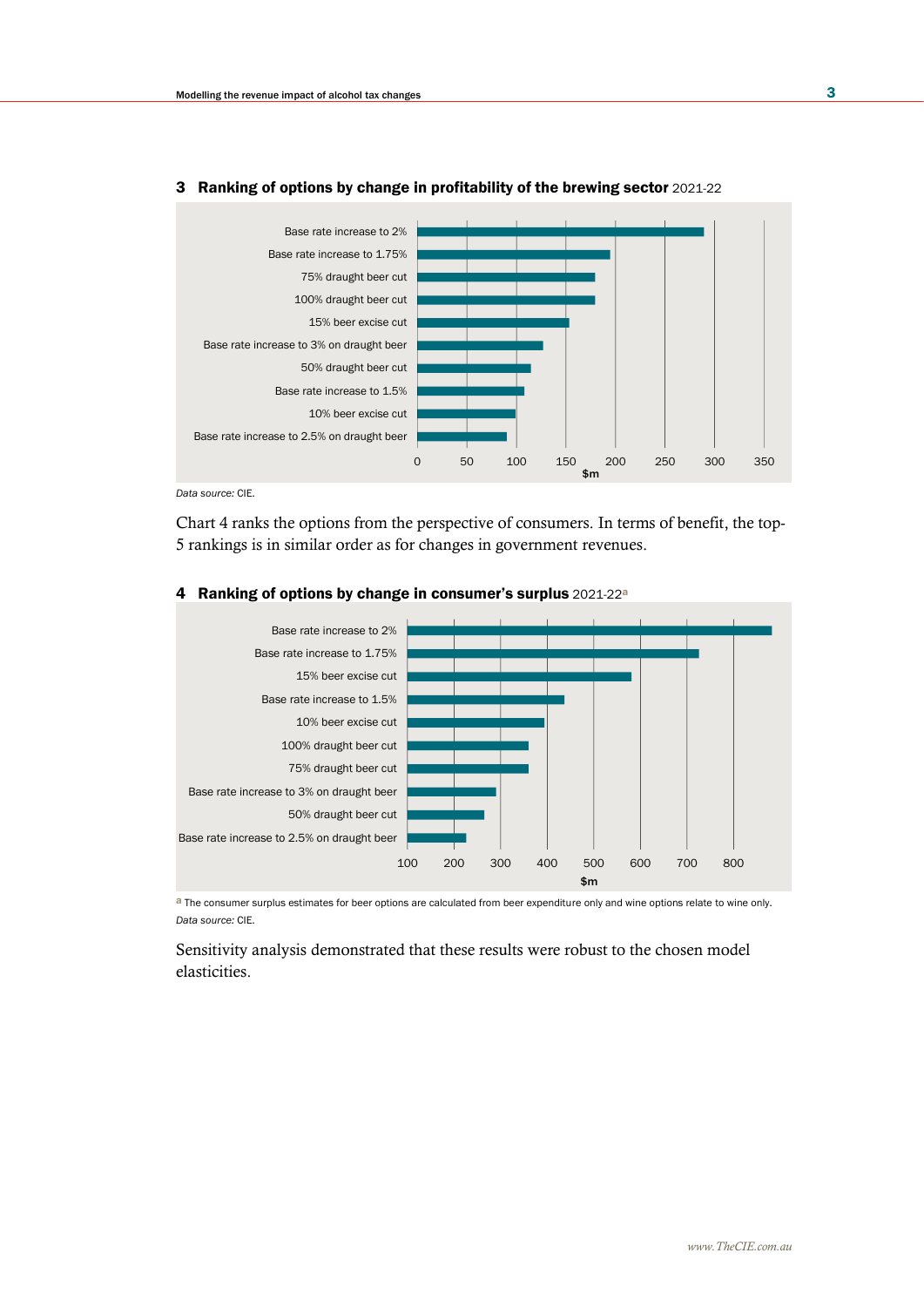# *1 Introduction and purpose*

In December 2018, the Centre for International Economics (CIE) provided a report to the Brewers Association of Australia (BAA) on the impact of 18 proposed excise reform options focusing on beer. 2

The BAA wishes to update previous that analysis to provide a better understanding of the impacts on government revenue and industry profitability of a number of options for reform of alcohol taxation. — given changes that have occurred in the taxation regime and the wider market for alcohol in Australia.

These options are summarised in table 1.1 below.

| Scenario/option                                  | <b>Detailed description</b>                                                           |
|--------------------------------------------------|---------------------------------------------------------------------------------------|
| Excise cut                                       | 5%, 10%, 15% or 100% reduction in beer excise rates                                   |
| Increase ABV tax-free threshold                  | Increasing the ABV tax-free threshold from 1.15% to<br>1.5%, 1.75% and 2%.            |
| Increase ABV tax-free threshold for draught beer | Increasing the ABV tax-free threshold for draught beer<br>from 1.15% to 2.5% and 3.0% |
| Increase ABV tax-free threshold for draught beer | Increasing the ABV tax-free threshold for draught beer<br>from 1.15% to 2.5% and 3.0% |

#### 1.1 Outline of alcohol taxation reform options to be examined

*Source:* Brewers Association.

To analysis these reform options, the economic model was updated to 2019-20 as outlined in chapter 2. Chapter 3 provides details on how these options were applied to the updated model. The results of the reform options are reported in chapter 4.

<sup>2</sup> Centre for International Economics 2018, *Modelling the revenue impact of alcohol tax changes*, Prepared for Brewers Association of Australia, December.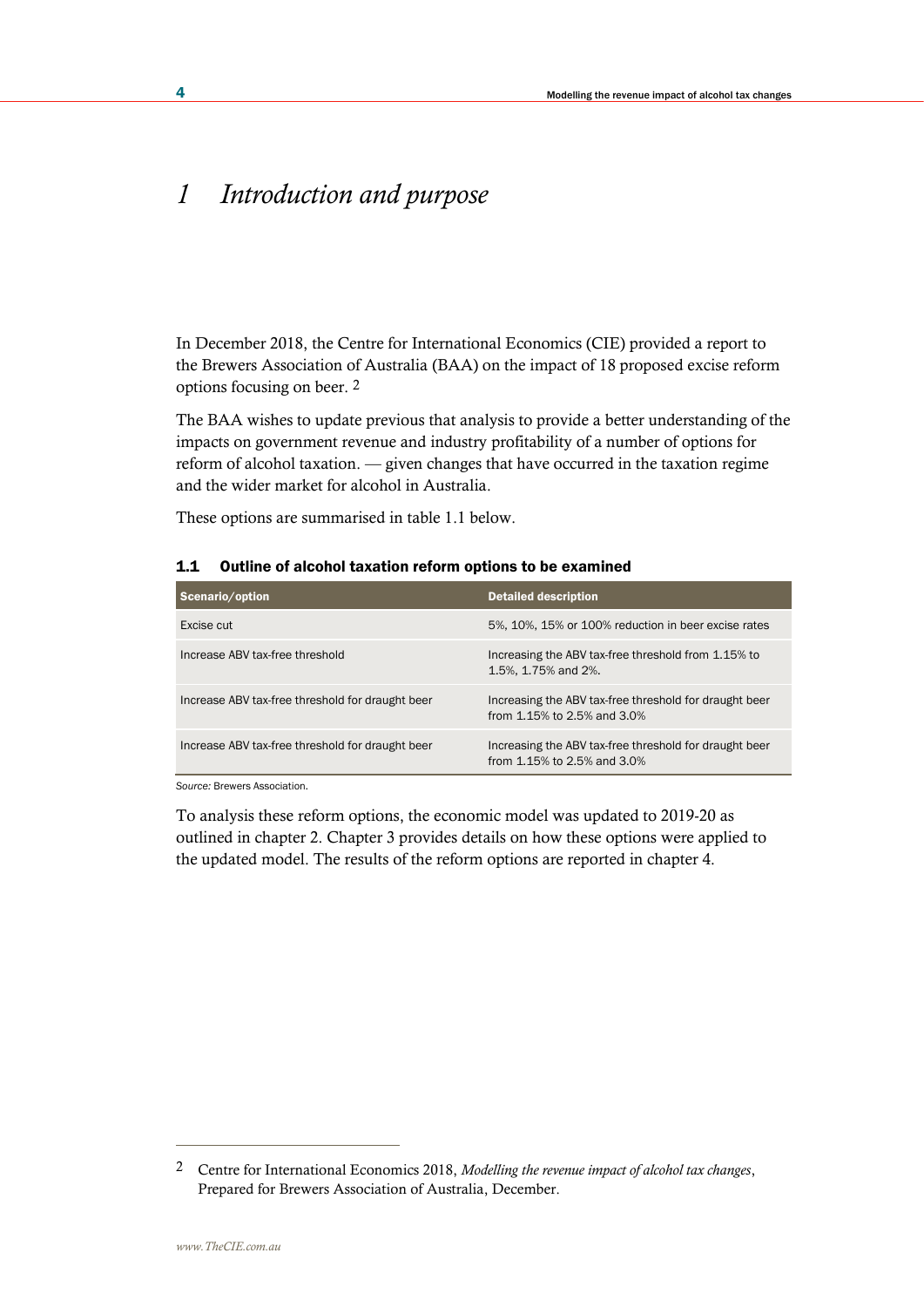# *2 Approach*

The approach involved using the same structure of the economic model as described in CIE (2018) but updating:

- the base year from 2017-18 to 2019-20
- the baseline to now cover the period 2019-20 to 2023-24.

# *Base year and baseline*

To maximise its accuracy and relevance to policy makers in government and in industry, the economic model uses the most up-to-date information available.

## *Base year and data sources*

The base year for the economic analysis is 2019-20. Developing this data required synthesising information from a number of sources including:

- ATO official beer excise clearance volume data for 2019-20
- official ATO estimates for beer excise, customs duty for beer, WET and spirit revenues for 2019-20
	- 2019-20 estimates cross-checked against from the Budget papers 2019-20 Revenue Estimates for which aggregate across excise and customs duty.
- ABS trade data for 2019-20.

In absence of the updated estimates of alcohol consumption 3, implied beer, wine and spirits consumption was extrapolated from 2018-19 to the 2019-20 base year using production and trade data.

Details of the value chains are provided in appendix A of this report.

## *Baseline*

To quantify the impacts of a freeze in the indexation of excise over a period of 5 years, the model was extended to 2023-24.

To achieve this, a baseline was developed over this timeframe. The baseline is not intended as a forecast but to reflect present business-as-usual outcomes that could be reasonably expected based on current market trends. However, potential covid-19

<sup>3</sup> ABS Apparent Consumption of Alcohol, Australia, 2017-18 Catalogue no 4307.0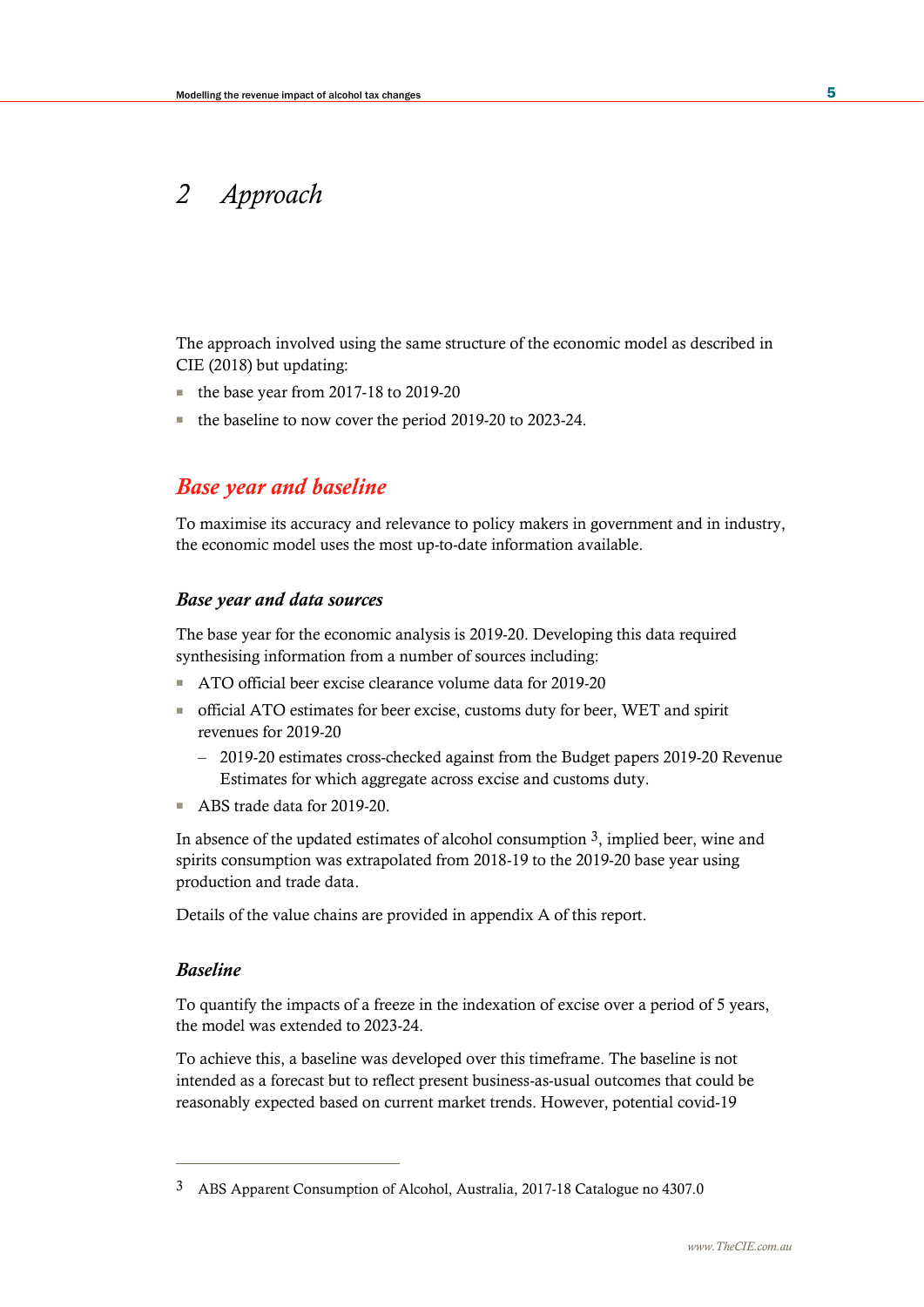impacts on demand and the shift in channel of purchase — from on-license to off-license — have been taken into account over the period of analysis.

## *Key baseline components*

Table 2.3 summarises the inputs to the baseline from 2019-20 to 2023-24 comprised of:

■ per person incomes

2.1 Key macro baseline inputsa

- retail prices of spirits (determined outside the model)
- a general demand shift away from all alcohol consumption (reflecting recent trends)
- costs of labour and inputs for the domestic brewing industry
- imported beer prices, and imported and domestic prices of wine.

# 2019-20 2020-21 2021-22 2022-23 2023-24 Population million 25.8 26.1 26.3 26.6 26.9 - cumulative change % 0.0 1.1 2.1 3.2 4.2 Real incomes Annual change % -6.0 6.0 4.5 3.0 2.9 Index 100.0 106.0 110.8 114.1 117.4 - cumulative change % 0.0 6.0 10.8 14.1 17.4 Average level of consumer prices Annual change **8 12 12 12 12 12 12 12 12 12 12 12 12 12** 12 12 13 12 13 12 13 12 13 12 13 12 13 12 13 12 13 12 1 Index 100.0 102.3 104.6 106.9 109.3 — cumulative change % 0.0 2.3 4.6 6.9 9.3 Demand shifter for all alcohol - cumulative change  $\%$  0.0 -5.6 -6.7 -7.9 -9.0 Retail price of spirits - cumulative change % 0.0 1.7 3.7 5.8 7.9 Factory equivalent price of domestic and imported wine - cumulative change % 0.0 2.2 4.5 6.8 9.3 Increase in costs for domestic brewing - cumulative change % 0.0 1.6 3.1 4.7 6.2 Landed price of imported beer - cumulative change % 0.0 0.6 1.2 1.8 2.4

a Percentage changes are relative to 2019-20 levels.

*Source:* CIE.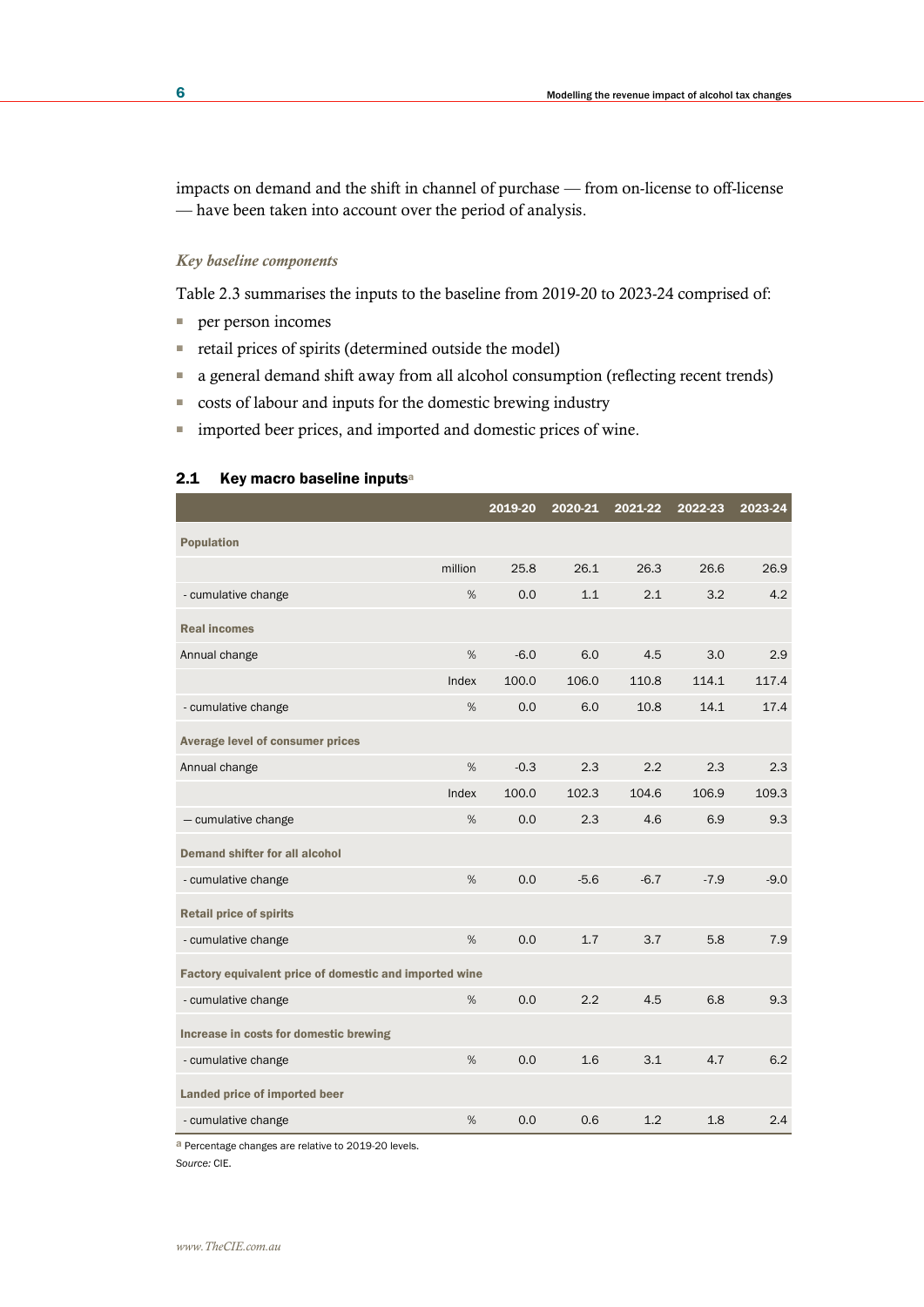In addition, the baseline incorporates changes in beer taxation. Table 2.4 shows the baseline for beer excise rates for the next 5 years given twice-yearly indexation using the consumer prices index. In addition, there is no change to the WET in ad-valorem terms.

|                 | 2019-20  | 2020-21  | 2021-22  | 2022-23  | 2023-24  |
|-----------------|----------|----------|----------|----------|----------|
|                 | $$/$ lal | $$/$ lal | $$/$ lal | $$/$ lal | $$/$ lal |
| Packaged Light  | 43.73    | 44.22    | 44.95    | 45.40    | 46.05    |
| Packaged Medium | 50.93    | 51.50    | 52.35    | 52.88    | 53.63    |
| Packaged Full   | 50.93    | 51.50    | 52.35    | 52.88    | 53.63    |
| Kegs Light      | 8.75     | 8.84     | 8.99     | 9.08     | 9.21     |
| Kegs Medium     | 27.38    | 27.69    | 28.15    | 28.44    | 28.84    |
| Kegs Full       | 35.87    | 36.28    | 36.88    | 37.25    | 37.78    |

## 2.2 Baseline beer excise rate by container and strength

*Source:* ATO and CIE calculations.

#### *Key baseline outcomes*

Table 2.5 shows possible business-as-usual outcomes focusing on the beer value chain. Overall, the baseline shows a small decline in overall consumption of alcohol in response to increases in prices and a small preference shift. Due to its large expenditure share in this group, the baseline reflects that beer's share in total alcohol consumption does not change dramatically.

Over this period, total consumption of beer falls moderately with domestic and imported shares remaining stable. Government revenue from excise and GST are also projected to be stable in 2019-20 dollar terms. However, a flat domestic market in concert with increased costs for hired labour and inputs is likely to put a downward pressure on the industry gross operating surplus measured in 2019-20 terms.

#### 2.3 Baseline for the analysis of reform options

|                                  |   | 2019-20 | 2020-21 | 2021-22  | 2022-23  | 2023-24  |
|----------------------------------|---|---------|---------|----------|----------|----------|
| Alcohol consumption <sup>a</sup> |   |         |         |          |          |          |
| All alcohol                      | % | 0.00    | $-5.60$ | $-6.73$  | $-7.85$  | $-8.96$  |
| <b>Beer</b>                      | % | 0.00    | $-3.09$ | $-3.71$  | $-4.23$  | $-4.81$  |
| Wine                             | % | 0.00    | $-8.49$ | $-9.99$  | $-11.58$ | $-13.10$ |
| <b>Spirits</b>                   | % | 0.00    | $-8.80$ | $-10.84$ | $-12.92$ | $-14.85$ |
| Average retail prices a          |   |         |         |          |          |          |
| <b>Beer</b>                      | % | 0.00    | $-3.08$ | $-2.43$  | $-1.91$  | $-1.27$  |
| Wine                             | % | 0.00    | 1.45    | 2.96     | 4.53     | 6.15     |
| <b>Spirits</b>                   | % | 0.00    | 1.72    | 3.74     | 5.80     | 7.87     |
| Detailed consumption of beer     |   |         |         |          |          |          |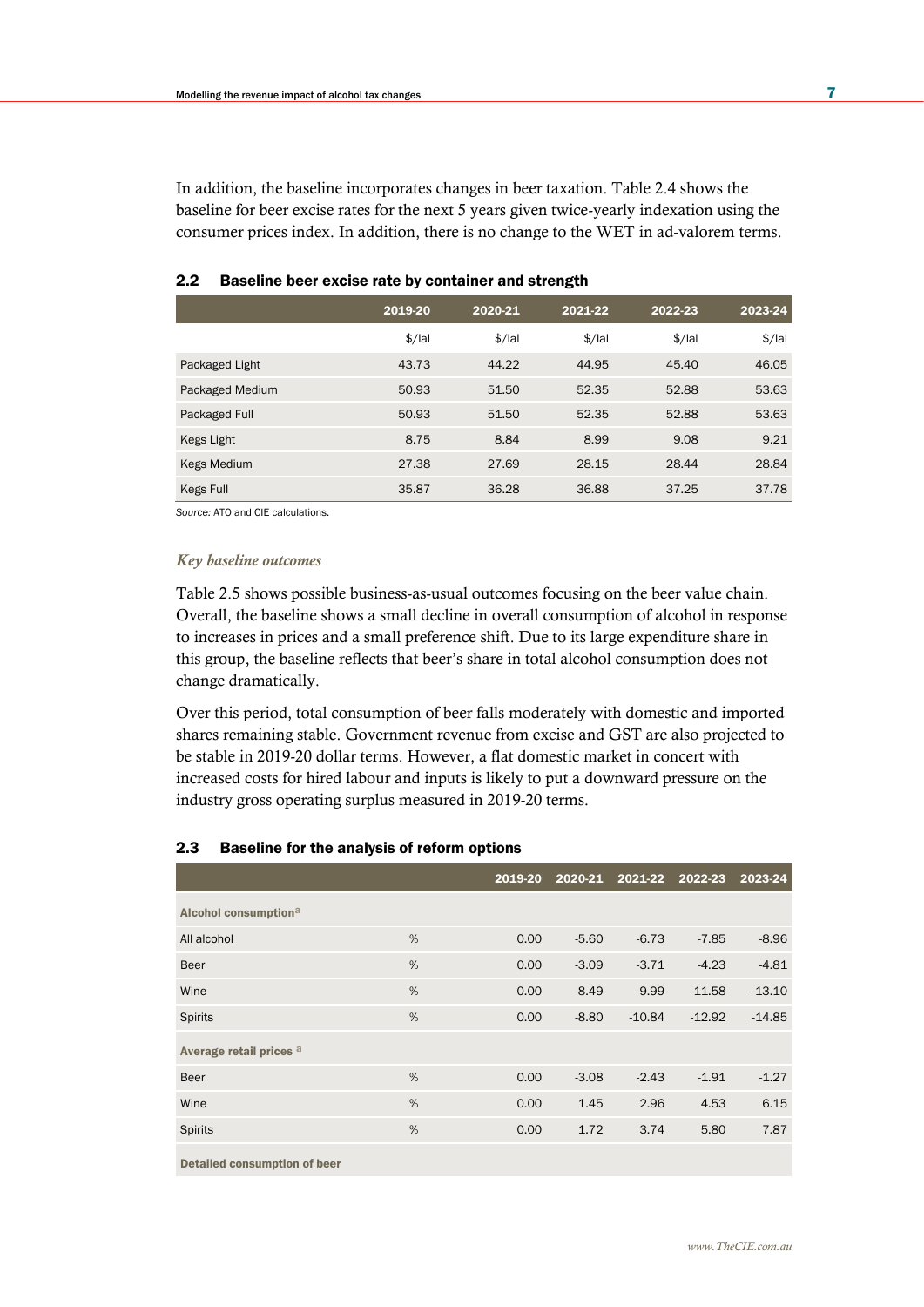|                                               |              | 2019-20 | 2020-21 | 2021-22 | 2022-23 | 2023-24 |
|-----------------------------------------------|--------------|---------|---------|---------|---------|---------|
| Total                                         | m litres     | 1684.2  | 1632.5  | 1622.2  | 1613.4  | 1603.6  |
| Locally produced                              | m litres     | 1437.3  | 1396.6  | 1387.6  | 1379.8  | 1371.2  |
| - On-licence                                  | m litres     | 522.0   | 507.7   | 504.7   | 502.0   | 499.0   |
| - Off-licence                                 | m litres     | 915.4   | 888.8   | 883.0   | 877.9   | 872.2   |
| Imported                                      | m litres     | 246.9   | 235.9   | 234.6   | 233.6   | 232.3   |
| - On-licence                                  | m litres     | 56.7    | 54.0    | 53.6    | 53.4    | 53.1    |
| - Off-licence                                 | m litres     | 190.1   | 181.9   | 180.9   | 180.2   | 179.3   |
| Excise on beer (2019-20 dollars)              |              |         |         |         |         |         |
| Domestic excise                               | $\mathsf{m}$ | 2066    | 1913    | 1849    | 1803    | 1767    |
| Import duty                                   | $\mathsf{m}$ | 416     | 379     | 367     | 358     | 351     |
| GST on beer (2019-20 dollars)                 |              |         |         |         |         |         |
| On-licence                                    | $\mathsf{m}$ | 866     | 761     | 727     | 706     | 686     |
| Off-licence                                   | $\mathsf{m}$ | 734     | 653     | 626     | 609     | 593     |
| <b>Brewing industry</b>                       |              |         |         |         |         |         |
| Gross operating surplus (2019-20 dollars) \$m |              | 850     | 577     | 523     | 485     | 448     |

a Percentage change relative to 2019-20 levels.

*Source:* CIE.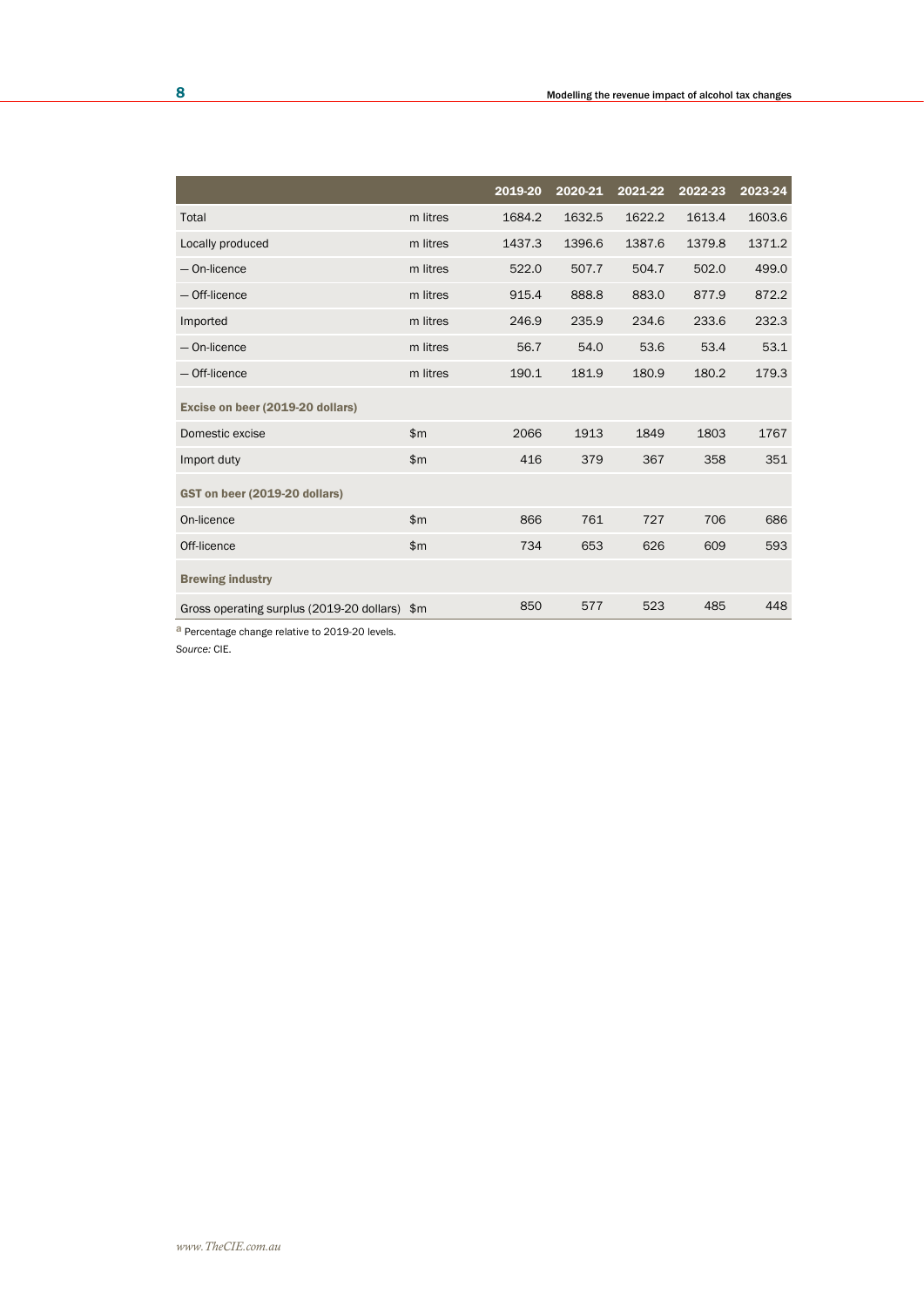# *3 Impacts of beer excise reforms*

This chapter provides a summary of results for the revised reform options for beer that have been quantified.

## *Excise cut*

The first group of options involves a 5, 10, 15 or 100 per cent reduction in beer excise rates. These reductions are from the base identified in table 2.2. In addition, the following assumptions have been made:

- the cut in excise starts in the February 2021 quarter
- the cuts are applied to both domestic and imported beer.

Table 3.1 illustrates the excise rate outcomes for a 10 per cent cut from baseline levels (refer to table 2.2) The excise outcome for 2020-21 reflects the cut commencing in the third quarter of the financial year.

| <b>Excise category</b> |          | 2019-20  | 2020-21  | 2021-22  | 2022-23  | 2023-24  |
|------------------------|----------|----------|----------|----------|----------|----------|
|                        |          | $$$ /lal | $$$ /lal | $$$ /lal | $$$ /lal | $$$ /lal |
| Packaged Light         | $$/$ lal | 43.73    | 42.36    | 40.45    | 40.86    | 41.44    |
| Packaged Medium        | $$/$ lal | 50.93    | 49.34    | 47.12    | 47.59    | 48.27    |
| Packaged Full          | $$/$ lal | 50.93    | 49.34    | 47.12    | 47.59    | 48.27    |
| Kegs Light             | $$/$ lal | 8.75     | 8.47     | 8.09     | 8.17     | 8.29     |
| <b>Kegs Medium</b>     | $$$ /lal | 27.38    | 26.53    | 25.34    | 25.59    | 25.96    |
| Kegs Full              | $$/$ lal | 35.87    | 34.76    | 33.19    | 33.53    | 34.00    |

#### 3.1 Excise cut by 10 per cent from baseline levels

*Source:* ATO and CIE calculations.

Table 3.2 provides a summary of the impacts of the 4 excise cut options. In 2019-20, we estimate that the beer value chain contributes \$4.353 billion in revenue comprised of \$2.066 billion in excise, \$416 million in import duty and \$1.872 billion in GST on consumption.

The cuts are simulated by reducing the \$ per litre of alcohol excise by the listed percentage reductions across all beer strengths and container sizes.

For cuts in excise, the rule for reductions of 5 to 15 per cent is that government revenue falls by 85 per cent of the initial cut for domestic excise and 73 per cent of the initial cut for import duty revenue. That is, for a 10 per cent cut in domestic excise, government revenue falls by 7.3 per cent. The remainder of the value is clawed back through increased consumption. For the 100 per cent cut, excise revenue becomes zero.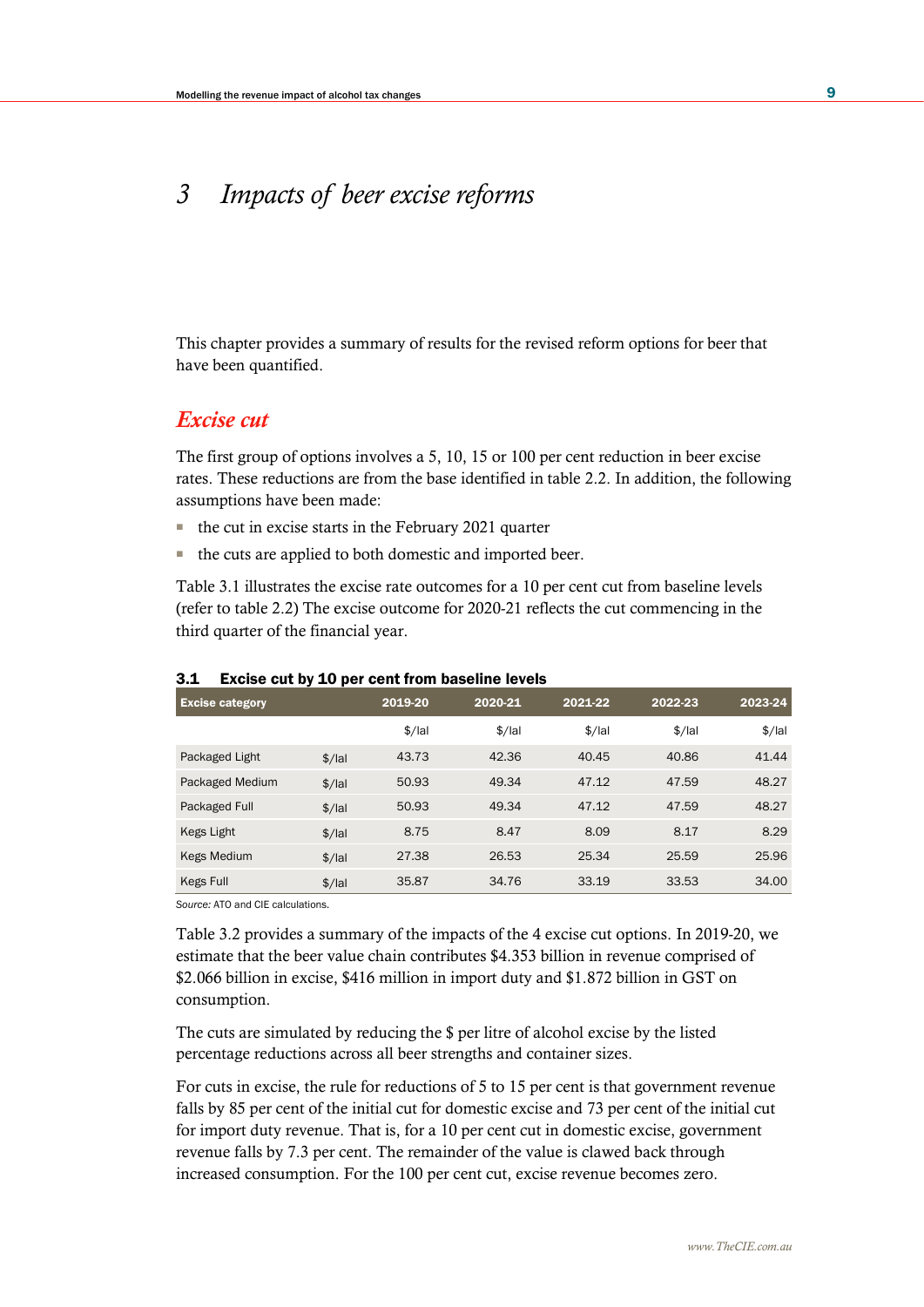| <b>Outcome by reform option</b>                 |          | 2019-20             | 2020-21 | 2021-22 | 2022-23 | 2023-24 |
|-------------------------------------------------|----------|---------------------|---------|---------|---------|---------|
| Beer excise - domestic                          |          |                     |         |         |         |         |
| <b>Baseline</b>                                 | \$m\$    | 2066                | 1984    | 1959    | 1924    | 1897    |
| $-5$ per cent                                   | \$m      | $\mathbf 0$         | $-35$   | $-83$   | $-81$   | $-79$   |
| $-10$ per cent                                  | \$m\$    | $\mathbf{O}$        | $-71$   | $-167$  | $-163$  | $-160$  |
| $-15$ per cent                                  | \$m      | $\mathbf 0$         | $-106$  | $-254$  | $-248$  | $-243$  |
| $-100$ per cent                                 | \$m      | $\mathbf 0$         | $-764$  | $-1959$ | $-1924$ | $-1896$ |
| Import duty on beer                             |          |                     |         |         |         |         |
| <b>Baseline</b>                                 | \$m      | 416                 | 393     | 389     | 382     | 377     |
| $-5$ per cent                                   | \$m\$    | $\mathsf{O}$        | $-6$    | $-14$   | $-14$   | $-14$   |
| $-10$ per cent                                  | \$m      | $\mathbf 0$         | $-12$   | $-29$   | $-28$   | $-28$   |
| $-15$ per cent                                  | \$m      | $\mathbf 0$         | $-18$   | $-44$   | $-43$   | $-42$   |
| $-100$ per cent                                 | \$m      | $\mathsf{O}\xspace$ | $-134$  | $-388$  | $-382$  | $-377$  |
| <b>GST</b> on beer consumption                  |          |                     |         |         |         |         |
| <b>Baseline</b>                                 | \$m      | 1872                | 1719    | 1682    | 1645    | 1609    |
| $-5$ per cent                                   | \$m      | $\mathbf 0$         | $-2$    | $-4$    | $-4$    | $-4$    |
| $-10$ per cent                                  | \$m      | $\mathbf 0$         | $-3$    | $-8$    | $-8$    | - 9     |
| $-15$ per cent                                  | \$m      | $\mathbf 0$         | $-5$    | $-12$   | $-13$   | $-13$   |
| $-100$ per cent                                 | \$m      | $\mathbf 0$         | $-31$   | $-64$   | $-65$   | - 66    |
| <b>Beer consumption</b>                         |          |                     |         |         |         |         |
| <b>Baseline</b>                                 | m litres | 1684                | 1632    | 1622    | 1613    | 1604    |
| $-5$ per cent                                   | m litres | $\mathbf 0$         | 6       | 14      | 15      | 15      |
| $-10$ per cent                                  | m litres | $\mathbf 0$         | 11      | 28      | 29      | 30      |
| $-15$ per cent                                  | m litres | $\mathbf 0$         | 17      | 41      | 43      | 44      |
| $-100$ per cent                                 | m litres | $\mathbf 0$         | 104     | 232     | 239     | 247     |
| <b>Brewing industry gross operating surplus</b> |          |                     |         |         |         |         |
| <b>Baseline</b>                                 | \$m      | 850                 | 599     | 554     | 518     | 481     |
| $-5$ per cent                                   | \$m\$    | $\mathbf 0$         | 21      | 48      | 45      | 43      |
| $-10$ per cent                                  | \$m      | 0                   | 42      | 99      | 94      | 89      |
| $-15$ per cent                                  | \$m\$    | $\mathbf 0$         | 64      | 153     | 146     | 138     |
| $-$ 100 per cent                                | \$m      | 0                   | 520     | 1486    | 1438    | 1 3 9 5 |

## 3.2 Impact on key industry outcomes — excise cuts

a All values are reported in 2019-20 dollar terms.

*Source:* CIE.

There are also flow-on effects to government GST revenue. For every 1 per cent reduction in excise, GST revenue from the beer value chain falls by 0.05 per cent. Similarly, the reduction in revenue from cascading GST off the excise is offset by the increase in consumption volumes.

a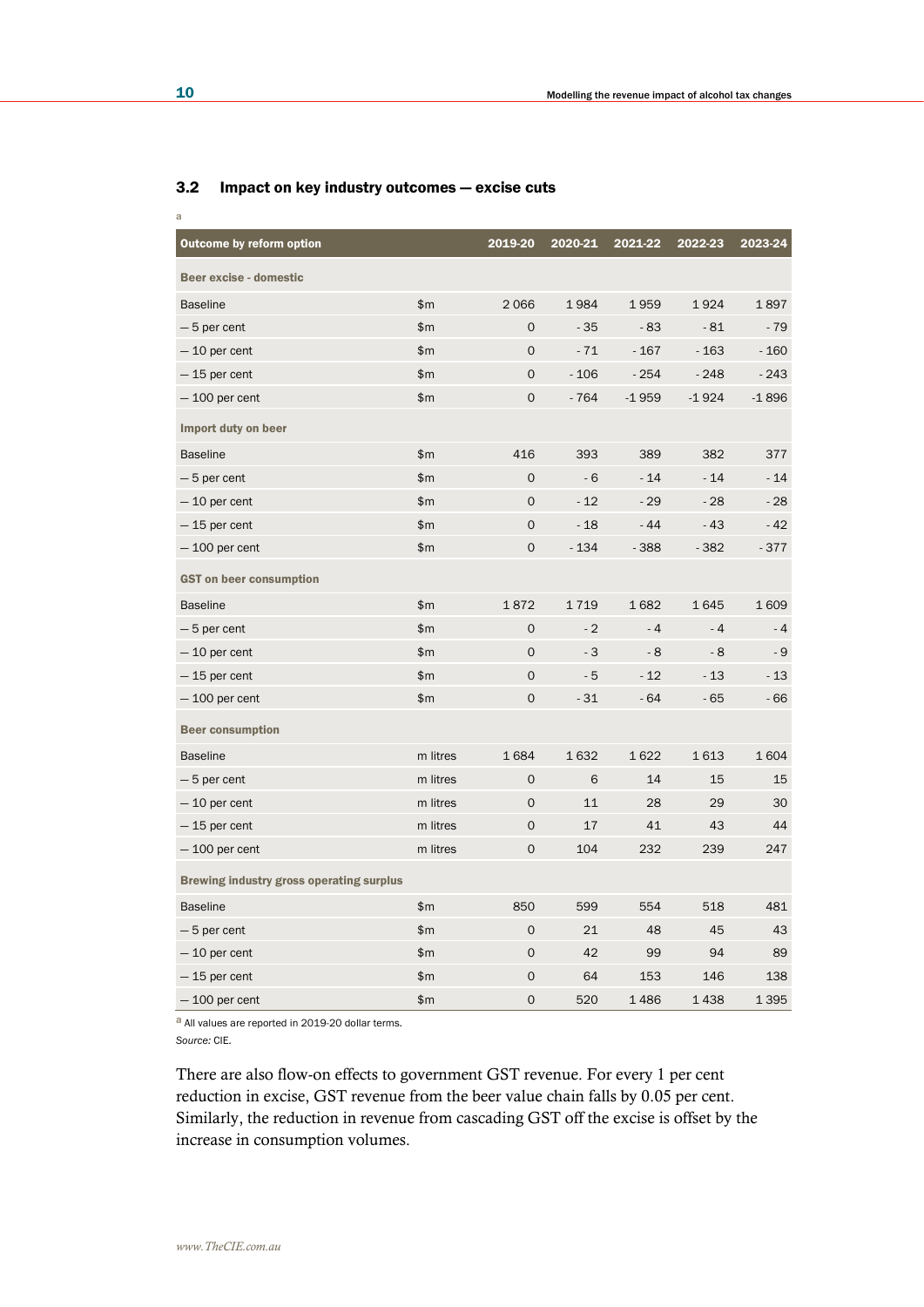A 10 per cent reduction in beer excise reduces the retail beer prices across each of the channels by -2.2 per cent and aggregate beer consumption increases by around 1.8 per cent or 28 million litres.

In terms of brewing industry profitability, for every 1 per cent cut in excise, industry profitability as reflected by gross operating surplus improves by between 1.8 per cent. That is in the case of a 10 per cent excise cut, brewing profitability in 2021-22 increases by 18 per cent or \$99 million in 2019-20 terms. If excise is eliminated, profitability could increase by \$1.49 billion in 2019-20 terms.

## *Increase ABV tax-free threshold*

Table Error! Reference source not found. summarises the impacts of the following scenarios:

- an increase in the threshold excise-free rate from 1.15 to 1.5 and 1.75 per cent, and from 1.15 to 2 per cent for all beer
- an increase in the threshold excise-free rate from 1.15 to 2.5 and 3 per cent for draught beer

The first-round impact of the increase to 1.5 per cent is to reduce the quantity of excisable alcohol by an average of 10 per cent (ranging from 8 per cent for full-strength through to 26 per cent for light-beer). The increase to 2 per cent reduces excisable alcohol by 25 per cent given an average alcohol rate of 4.2 per cent. After the value chain responds to changes in prices, total excise revenue falls by 10 and 25 per cent respectively. The impact of a base rate of 3 per cent for draught beer is comparable to that of 50 per cent excise cut on draught beer.

|                                     |              | 2019-20     | 2020-21 | 2021-22  | 2022-23  | 2023-24 |
|-------------------------------------|--------------|-------------|---------|----------|----------|---------|
| Beer excise - domestic              |              |             |         |          |          |         |
| <b>Baseline</b>                     | $\mathsf{m}$ | 2066        | 1984    | 1959     | 1924     | 1897    |
| $-$ Base rate of 1.5%               | $\mathsf{m}$ | $\Omega$    | $-197$  | $-193$   | $-189$   | $-185$  |
| $-$ Base rate of 1.75%              | $\mathsf{m}$ | $\Omega$    | $-344$  | $-337$   | $-330$   | $-323$  |
| - Base rate of 2%                   | \$m\$        | $\Omega$    | $-495$  | $-486$   | $-475$   | $-466$  |
| - Base rate of 2.5% on draught beer | \$m\$        | $\Omega$    | $-109$  | $-107$   | $-105$   | $-102$  |
| - Base rate of 3% on draught beer   | \$m\$        | $\circ$     | $-153$  | $-150$   | $-146$   | $-143$  |
| Import duty on beer                 |              |             |         |          |          |         |
| <b>Baseline</b>                     | $\mathsf{m}$ | 416         | 393     | 389      | 382      | 377     |
| $-$ Base rate of 1.5%               | $\mathsf{m}$ | $\Omega$    | $-30$   | $-30$    | $-29$    | $-29$   |
| $-$ Base rate of 1.75%              | $\mathsf{m}$ | $\Omega$    | $-53$   | $-52$    | $-51$    | $-50$   |
| - Base rate of 2%                   | \$m\$        | $\Omega$    | $-77$   | $-76$    | $-74$    | $-73$   |
| - Base rate of 2.5% on draught beer | \$m\$        | $\Omega$    | $-1$    | $\Omega$ | $\Omega$ | $\circ$ |
| - Base rate of 3% on draught beer   | \$m\$        | $\mathbf 0$ | $-1$    | $-1$     | $-1$     | $\circ$ |

## 3.3 Impact on key industry outcomes - increase ABV tax free threshold<sup>a</sup>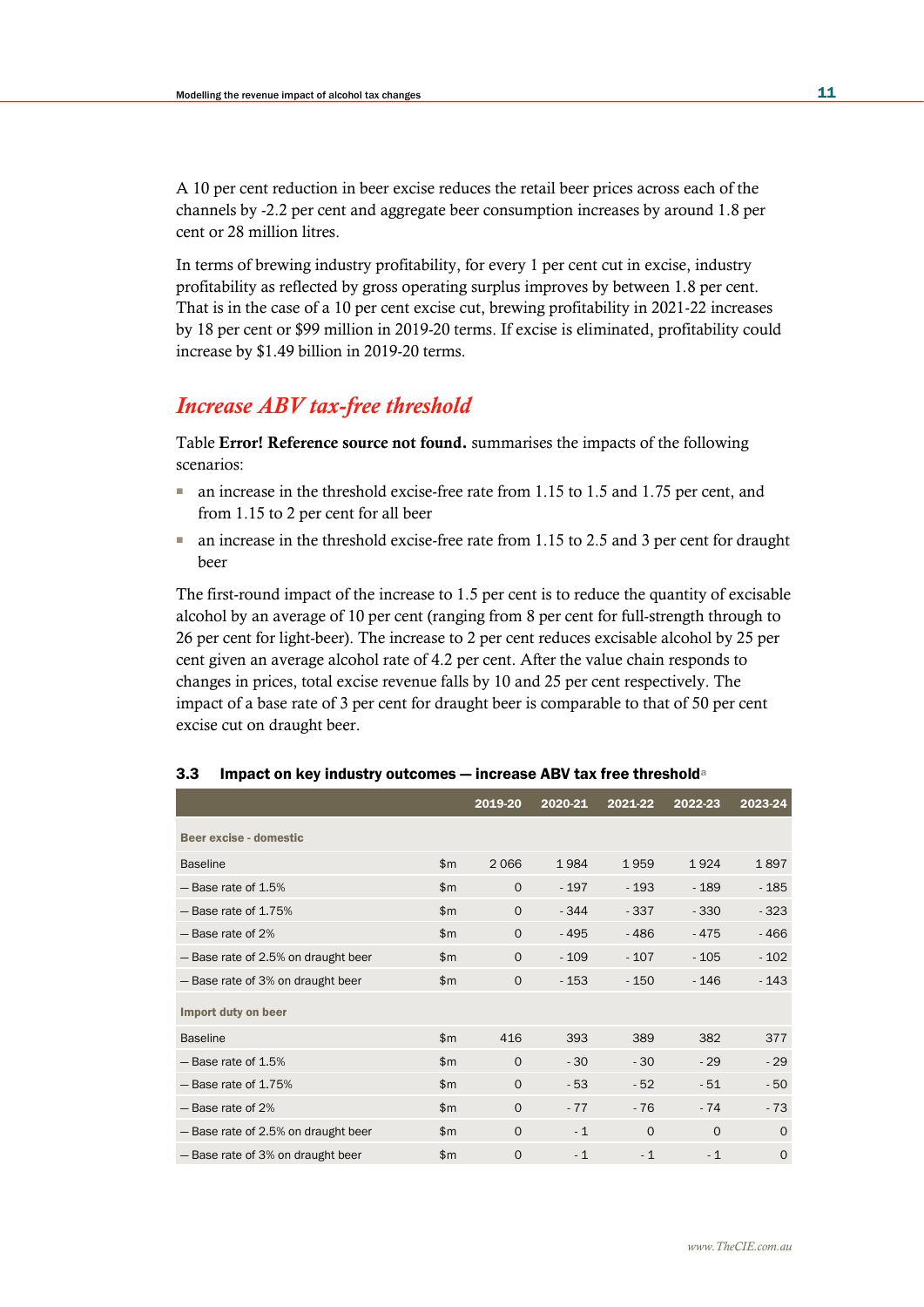|                                                 |              | 2019-20      | 2020-21 | 2021-22 | 2022-23 | 2023-24 |
|-------------------------------------------------|--------------|--------------|---------|---------|---------|---------|
| <b>GST</b> on beer consumption                  |              |              |         |         |         |         |
| <b>Baseline</b>                                 | \$m          | 1872         | 1719    | 1682    | 1645    | 1609    |
| $-$ Base rate of 1.5%                           | \$m          | $\Omega$     | - 9     | - 9     | - 9     | $-10$   |
| $-$ Base rate of 1.75%                          | $\mathsf{m}$ | $\Omega$     | $-15$   | $-15$   | $-16$   | $-16$   |
| - Base rate of 2%                               | \$m          | $\circ$      | $-21$   | $-21$   | $-22$   | $-22$   |
| - Base rate of 2.5% on draught beer             | $\mathsf{m}$ | $\circ$      | $-5$    | $-5$    | $-5$    | $-5$    |
| - Base rate of 3% on draught beer               | $\mathsf{m}$ | $\mathbf{O}$ | $-6$    | $-6$    | $-6$    | $-7$    |
| <b>Beer consumption</b>                         |              |              |         |         |         |         |
| <b>Baseline</b>                                 | m litres     | 1684         | 1663    | 1654    | 1646    | 1637    |
| - Base rate of 1.5%                             | m litres     | $\mathbf{O}$ | 30      | 32      | 32      | 33      |
| $-$ Base rate of 1.75%                          | m litres     | $\Omega$     | 51      | 53      | 54      | 56      |
| - Base rate of 2%                               | m litres     | $\Omega$     | 70      | 73      | 75      | 78      |
| - Base rate of 2.5% on draught beer             | m litres     | $\Omega$     | 15      | 16      | 17      | 18      |
| - Base rate of 3% on draught beer               | m litres     | $\mathbf{O}$ | 20      | 21      | 22      | 23      |
| <b>Brewing industry gross operating surplus</b> |              |              |         |         |         |         |
| <b>Baseline</b>                                 | \$m          | 850          | 577     | 523     | 485     | 448     |
| - Base rate of 1.5%                             | \$m          | $\circ$      | 116     | 108     | 102     | 96      |
| $-$ Base rate of 1.75%                          | \$m\$        | $\mathbf{O}$ | 209     | 195     | 184     | 173     |
| - Base rate of 2%                               | \$m          | $\mathbf{O}$ | 310     | 289     | 274     | 259     |
| - Base rate of 2.5% on draught beer             | \$m\$        | $\mathbf{O}$ | 95      | 90      | 86      | 82      |
| - Base rate of 3% on draught beer               | \$m\$        | $\mathbf 0$  | 134     | 127     | 122     | 117     |

a All values are reported in 2019-20 dollar terms. *Source:* CIE.

# *Draught beer excise cut*

Table 3.4 summarises the impacts of an excise cut for draught beer of 25, 50, 75 and 100 per cent. The impact of the 25 and 100 per cent cut on the average retail price through on-licence premises are 2 and 5 per cent respectively. A 100 per cent cut in draught beer is equivalent to a 10 per cent cut in all beer excise and improves profitability of the brewing sector by 32 per cent.

## 3.4 Impact on key industry outcomes - draught beer excise cuta

|                        |             | 2019-20 | 2020-21 | 2021-22 | 2022-23 | 2023-24  |
|------------------------|-------------|---------|---------|---------|---------|----------|
| Beer excise - domestic |             |         |         |         |         |          |
| <b>Baseline</b>        | 2066        | 1984    | 1959    | 1924    | 1897    | 2066     |
| $-25$ per cent         | $\Omega$    | $-26$   | $-62$   | $-60$   | $-59$   | $\circ$  |
| $-50$ per cent         | $\Omega$    | $-53$   | $-128$  | $-125$  | $-122$  | $\circ$  |
| $-75$ per cent         | $\mathbf 0$ | $-80$   | $-198$  | $-194$  | $-190$  | $\Omega$ |
| $-100$ per cent        | $\Omega$    | $-80$   | $-198$  | $-194$  | $-190$  | $\circ$  |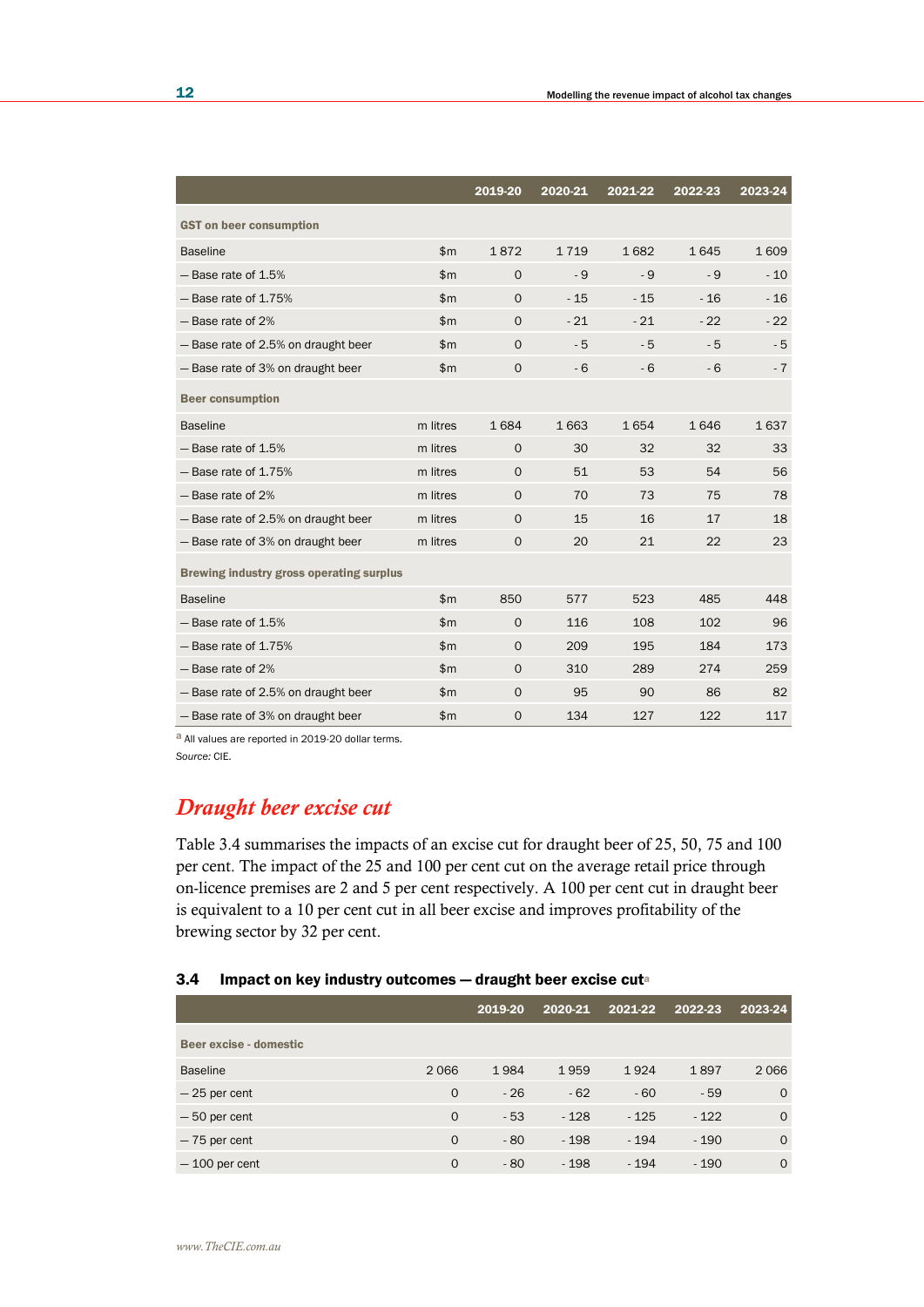|                                                 |              | 2019-20        | 2020-21  | 2021-22  | 2022-23  | 2023-24      |
|-------------------------------------------------|--------------|----------------|----------|----------|----------|--------------|
| Import duty on beer                             |              |                |          |          |          |              |
| <b>Baseline</b>                                 | 416          | 402            | 406      | 409      | 412      | 416          |
| $-25$ per cent                                  | $\Omega$     | $\Omega$       | $\Omega$ | $\Omega$ | $\Omega$ | $\circ$      |
| $-50$ per cent                                  | $\mathsf{O}$ | $\Omega$       | $-1$     | $-1$     | $-1$     | $\mathbf 0$  |
| $-75$ per cent                                  | $\mathsf{O}$ | $-1$           | $-3$     | $-2$     | $-2$     | $\mathbf 0$  |
| $-100$ per cent                                 | $\mathbf 0$  | $-1$           | $-3$     | $-2$     | $-2$     | $\mathbf 0$  |
| <b>GST</b> on beer consumption                  |              |                |          |          |          |              |
| <b>Baseline</b>                                 | 1872         | 1758           | 1758     | 1758     | 1759     | 1872         |
| $-25$ per cent                                  | $\mathbf{O}$ | $-1$           | $-3$     | $-3$     | $-3$     | 0            |
| $-50$ per cent                                  | $\mathsf{O}$ | $-2$           | $-6$     | $-6$     | $-6$     | $\mathbf 0$  |
| $-75$ per cent                                  | $\mathbf{O}$ | $-4$           | $-8$     | $-8$     | $-8$     | $\mathbf 0$  |
| $-100$ per cent                                 | $\mathsf O$  | $-4$           | $-8$     | $-8$     | $-8$     | $\mathbf 0$  |
| <b>Beer consumption</b>                         |              |                |          |          |          |              |
| <b>Baseline</b>                                 | 1684         | 1597           | 1552     | 1509     | 1467     | 1684         |
| $-25$ per cent                                  | $\mathbf{O}$ | $\overline{4}$ | 10       | 10       | 10       | 0            |
| $-50$ per cent                                  | $\mathsf{O}$ | 8              | 18       | 19       | 19       | $\mathbf{O}$ |
| $-75$ per cent                                  | $\mathbf{O}$ | 12             | 25       | 25       | 26       | $\mathbf{O}$ |
| $-100$ per cent                                 | $\mathbf{O}$ | 12             | 25       | 25       | 26       | $\mathbf 0$  |
| <b>Brewing industry gross operating surplus</b> |              |                |          |          |          |              |
| <b>Baseline</b>                                 | \$m\$        | 850            | 599      | 554      | 518      | 481          |
| $-25$ per cent                                  | \$m\$        | $\mathbf 0$    | 23       | 55       | 52       | 50           |
| $-50$ per cent                                  | \$m\$        | $\mathbf 0$    | 47       | 115      | 110      | 106          |
| $-75$ per cent                                  | \$m\$        | $\mathbf 0$    | 72       | 179      | 173      | 168          |
| $-100$ per cent                                 | \$m\$        | $\mathbf 0$    | 72       | 179      | 173      | 168          |

a All values are reported in 2019-20 dollar terms. *Source:* CIE.

# *Summary of reform options*

Table 3.5 summarises each of the options including:

- government revenue including beer excise and duty on beer
- brewing sector profitability at factory level
- an assessment of change in consumer surplus evaluated at retail prices.

As there are costs and margins between each of these points in the value chain, it is not possible to directly compare each of these estimates as they are not valued on the same price basis.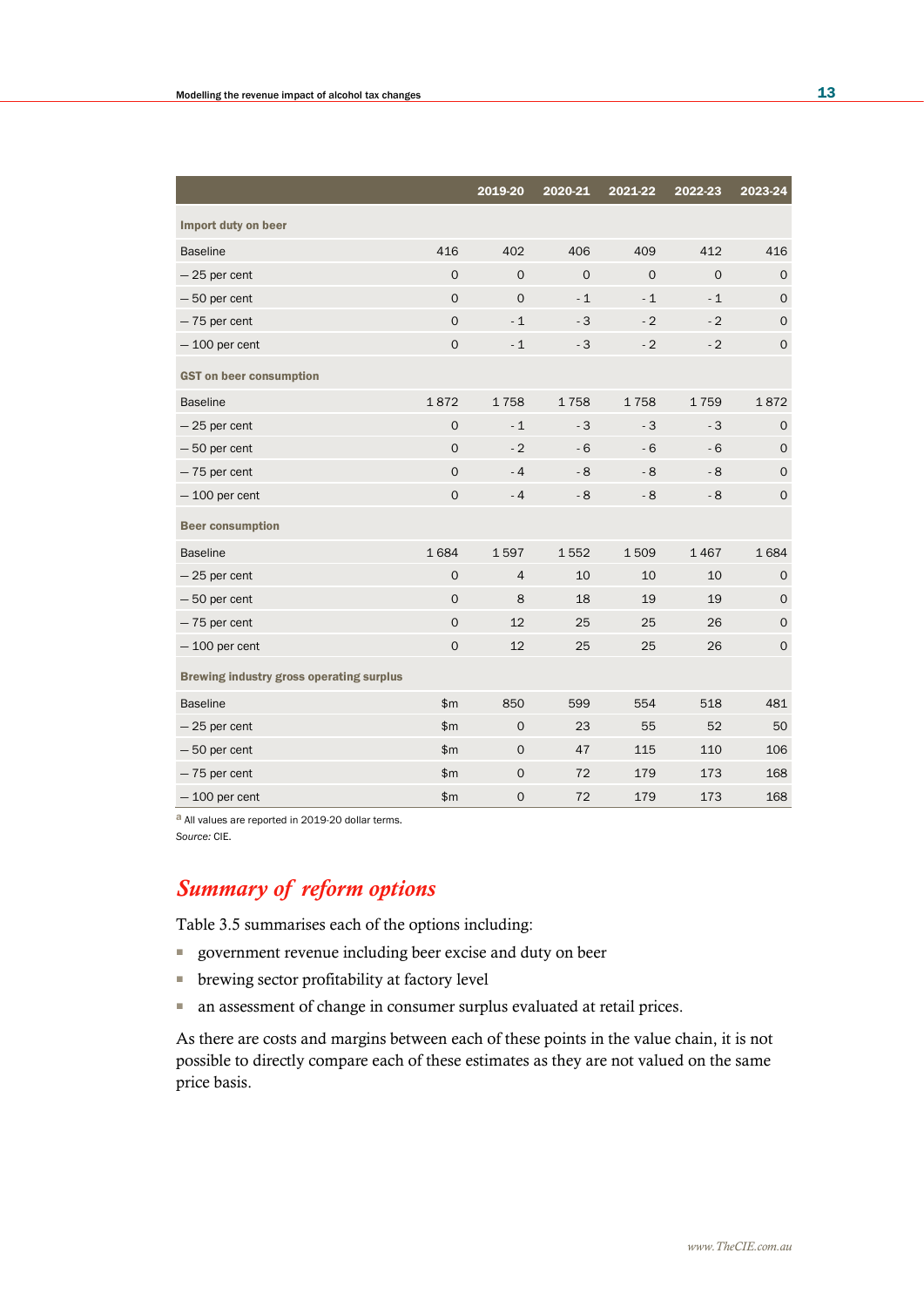|                                               |                                            | <b>Consumer surplusb</b>               |              |              |  |
|-----------------------------------------------|--------------------------------------------|----------------------------------------|--------------|--------------|--|
|                                               | <b>Beer</b><br>excise revenue <sup>a</sup> | <b>Brewing sector</b><br>profitability | <b>Beer</b>  | <b>Wine</b>  |  |
|                                               | $\mathsf{m}$                               | $\mathsf{m}$                           | $\mathsf{m}$ | $\mathsf{m}$ |  |
| <b>Excise cuts</b>                            |                                            |                                        |              |              |  |
| 5% beer excise cut                            | $-106$                                     | 62                                     | 174          | $-42$        |  |
| 10% beer excise cut                           | $-214$                                     | 128                                    | 341          | $-82$        |  |
| 15% beer excise cut                           | $-324$                                     | 196                                    | 502          | $-120$       |  |
| 100% beer excise cut                          | $-2468$                                    | 1692                                   | 2987         | $-615$       |  |
| <b>Increase ABV tax-free threshold</b>        |                                            |                                        |              |              |  |
| Base rate increase to 1.5%                    | $-243$                                     | 145                                    | 375          | $-90$        |  |
| Base rate increase to 1.75%                   | $-423$                                     | 257                                    | 624          | $-149$       |  |
| Base rate increase to 2%                      | $-608$                                     | 377                                    | 857          | $-204$       |  |
| Base rate increase to 2.5% on draught<br>beer | $-118$                                     | 110                                    | 167          | $-40$        |  |
| Base rate increase to 3% on draught<br>beer   | $-164$                                     | 153                                    | 216          | $-52$        |  |
| <b>Draught beer excise cut</b>                |                                            |                                        |              |              |  |
| 25% draught beer cut                          | $-69$                                      | 65                                     | 109          | $-26$        |  |
| 50% draught beer cut                          | $-141$                                     | 133                                    | 198          | $-47$        |  |
| 75% draught beer cut                          | $-217$                                     | 205                                    | 270          | $-65$        |  |
| 100% draught beer cut                         | $-295$                                     | 278                                    | 330          | $-79$        |  |

## 3.5 Summary of impacts of each beer reform option in 2021-22

 $a$  Revenue across domestic excise and import duty.  $b$  Evaluated at retail prices.

*Source:* CIE.

Appendix B of this report provides a sensitivity analysis of the key model elasticities.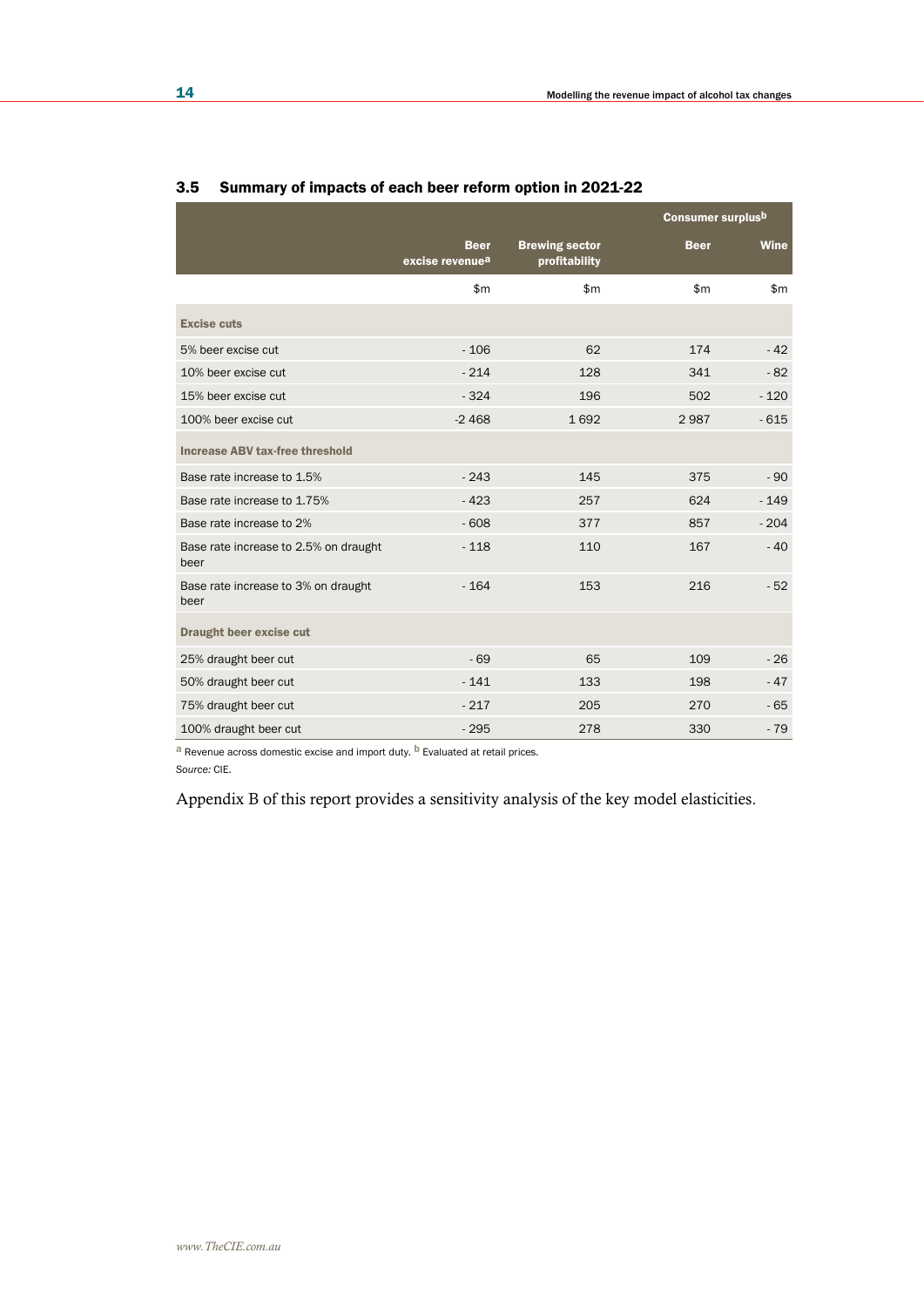# *A Summary of database and elasticities*

## *Database and sources*

The data for the value chain of the beer and wine industry were gathered from various sources.

## *Production, consumption, and import quantities*

The primary data points required for this analysis are as follows:

- production quantities were estimated using the excisable alcohol levels reported by the ATO for beer (extrapolated from ATO Taxation Statistics data for 2019-20)
- domestic production for wine was deduced from ABS total consumption of wine and imports quantity collected from Australian Commodity Statistics published by the Department of Agriculture and Water Resources.
- consumption figures for beer and wine were taken from the Apparent Consumption of Alcohol reported by the ABS. 4
- import quantities were sourced from ABS trade data for the financial year 2019-20 for beer and Australian commodity statistics for Wine.

Table A.1 provides the quantity estimates for beer production and consumption derived from the sources above.

|                                               | <b>Containers &lt;48L</b> | <b>Containers &gt;48L</b> | <b>Total</b> |
|-----------------------------------------------|---------------------------|---------------------------|--------------|
|                                               | <b>ML</b>                 | <b>ML</b>                 | ML           |
| <b>ABS total consumption</b>                  |                           |                           |              |
| Low Strength                                  | 77.5                      | 8.9                       | 86.4         |
| Mid Strength                                  | 300.1                     | 67.2                      | 367.2        |
| <b>Full Strength</b>                          | 997.6                     | 264.0                     | 1261.5       |
| Total                                         | 1375.1                    | 340.0                     | 1715.2       |
| $-$ %                                         | 80.4                      | 19.6                      | 100.0        |
| ATO excisable production in litres of alcohol |                           |                           |              |
| Low Strength                                  | 0.9                       | 0.2                       | 1.0          |
| Mid Strength                                  | 6.7                       | 1.6                       | 8.3          |

## A.1 Estimates of beer consumption for 2019-20

<sup>4</sup> ABS, various years, *Apparent Consumption of Alcohol, Australia*, *2017-18,* Catalogue no 4307.0.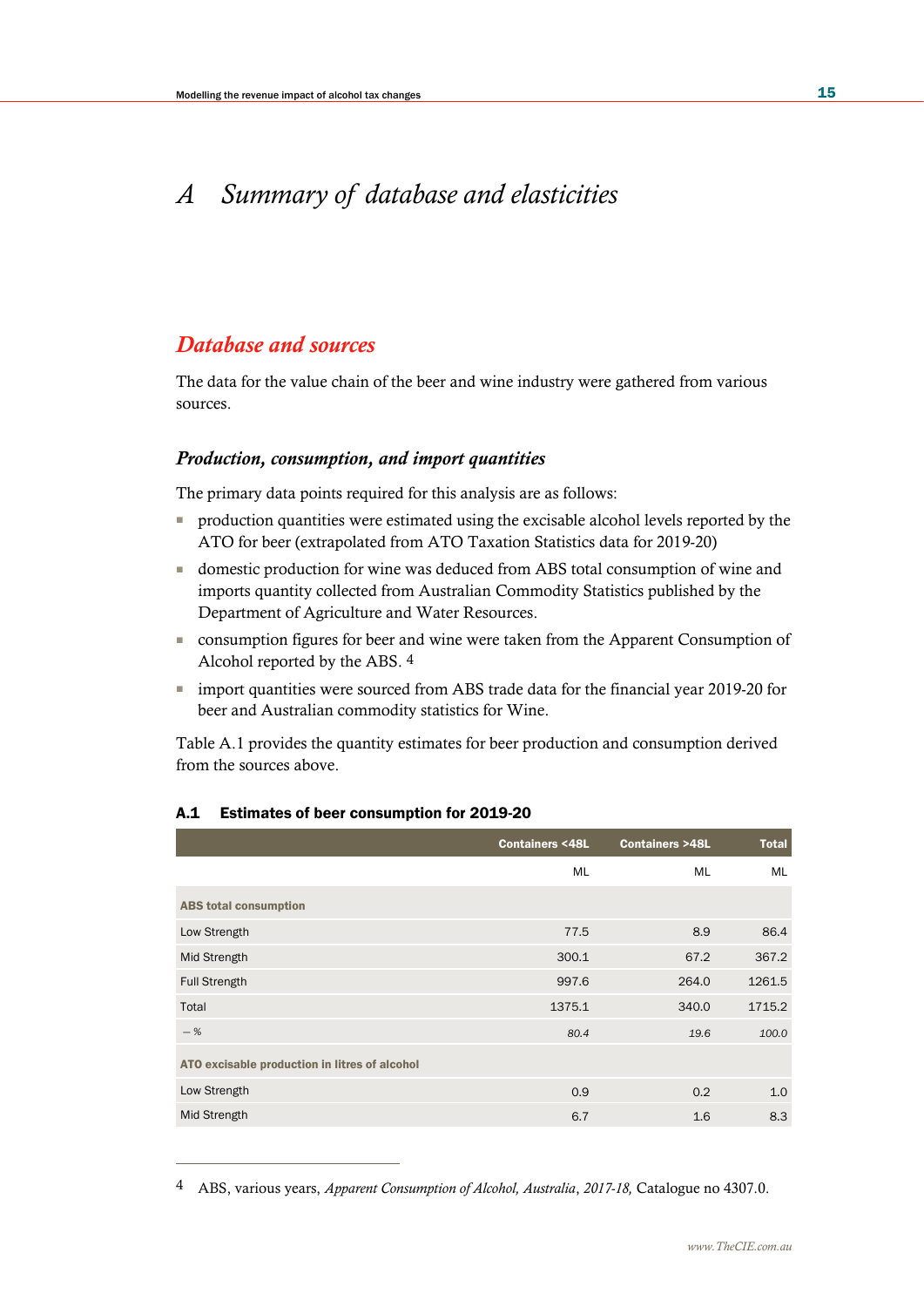|                                           | <b>Containers &lt;48L</b> | <b>Containers &gt;48L</b> | <b>Total</b> |
|-------------------------------------------|---------------------------|---------------------------|--------------|
|                                           | ML                        | ML                        | ML           |
| <b>Full Strength</b>                      | 26.0                      | 8.5                       | 34.5         |
| Non-commercial<br>purposes                | 0.1                       | 0.0                       | 0.1          |
| <b>Total ATO</b>                          | 33.6                      | 10.3                      | 43.9         |
| $-$ %                                     | 80.2                      | 19.8                      | 100.0        |
| <b>ATO Excisable beer production</b>      |                           |                           |              |
| Low Strength                              | 61.4                      | 13.6                      | 75.0         |
| Mid Strength                              | 304.3                     | 67.2                      | 371.5        |
| <b>Full Strength</b>                      | 783.5                     | 207.3                     | 990.8        |
| Non-commercial purposes                   | 2.8                       | 0.0                       | 2.8          |
| <b>Total ATO</b>                          | 1152.0                    | 288.2                     | 1440.1       |
| $-$ %                                     | 80.0                      | 20.0                      | 100.0        |
| <b>Imports</b>                            |                           |                           |              |
| Low Strength                              | 5.5                       | 0.0                       | 5.6          |
| Mid Strength                              | 11.0                      | 0.1                       | 11.0         |
| <b>Full Strength</b>                      | 222.2                     | 8.1                       | 230.3        |
| Total                                     | 238.7                     | 8.2                       | 246.9        |
| <b>Estimate of domestic disappearance</b> |                           |                           |              |
| Low Strength                              | 66.9                      | 13.6                      | 80.6         |
| Mid Strength                              | 315.3                     | 67.3                      | 382.5        |
| <b>Full Strength</b>                      | 1005.7                    | 215.4                     | 1221.1       |
| Total                                     | 1387.9                    | 296.3                     | 1684.2       |

*Source:* ABS, ATO and CIE Calculations.

## *Excise and WET revenue*

Excise revenue was calculated using official excise rates and excisable alcohol published by the ATO Taxation Statistics and verified with Treasury estimates.

■ WET revenue estimates were also collected from Treasury reports.

## *Prices at factory, wholesale, and retail level*

Retail price calculations for beer were guided by the average prices in the Acil-Allen report and prices across each sales channel provided by the Brewers Association.

- Wholesale and factory prices were backtracked from the retail prices using price relationships derived from the ACIL-Allen report and were further verified with the ABS input-output estimates from 2018-19 (which were extrapolated to the 2019-20 financial year).
- CIF returns for beer were acquired from ABS trade data.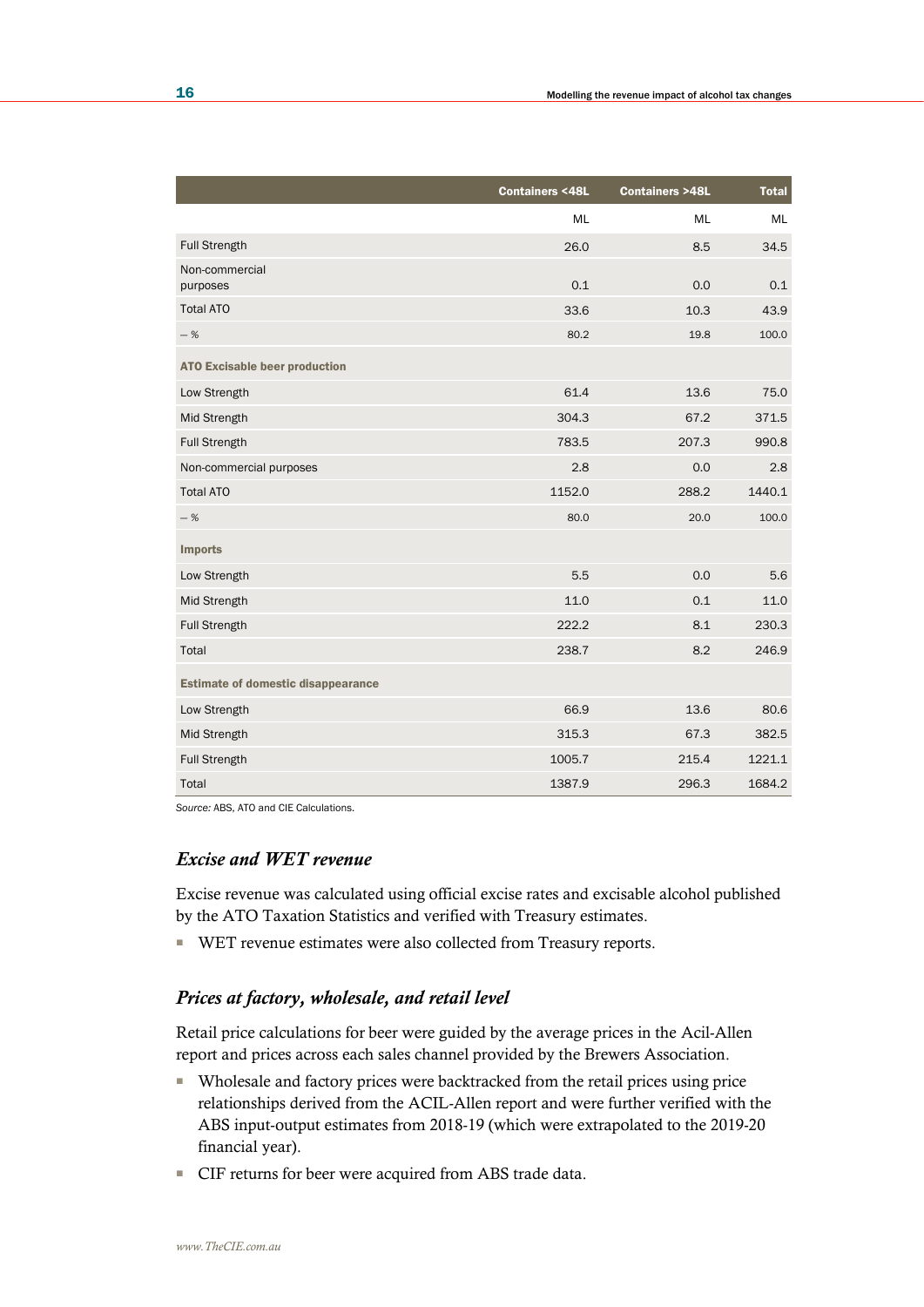An important assumption here is that a great majority of beer is distributed directly from factory to retail eliminating the incidence of wholesale mark-ups:

■ Average wholesale price for domestic and imported wine across all segments were derived from WET revenue and average retail prices were calculated using a 30 per cent mark-up on wholesale price for off-licence and 75 per cent mark-up for onlicence.

Tables A.2 to A.7 summarise the value chain information for beer.

## A.2 Value chain for domestic on-licence beer in containers >48 litres2019-20

|                               |                     | Light  | <b>Mid</b> | <b>Full-Strength</b> | <b>All</b> |
|-------------------------------|---------------------|--------|------------|----------------------|------------|
| Consumption                   | <b>ML</b>           | 14     | 67         | 207                  | 288        |
| Government revenue            |                     |        |            |                      |            |
| Excisable alcohol             | Litres              | 178275 | 1559857    | 7152257              | 8890389    |
| Actual alcohol content        | Litres              | 334776 | 2333062    | 9536343              | 12204180   |
| Strength                      | %                   | 2.46   | 3.47       | 4.60                 | 4.24       |
| Excise rate                   | \$/litre of alcohol | 8.75   | 27.38      | 35.87                | 33.84      |
| Excise                        | \$/litre            | 0.11   | 0.64       | 1.24                 | 1.04       |
| Base rate                     | %                   | 1.15   | 1.15       | 1.15                 | 1.15       |
| <b>Tax Revenue</b>            | \$m\$               | 1.6    | 42.7       | 256.6                | 300.8      |
| <b>Value chain</b>            |                     |        |            |                      |            |
| Factory/CIF return            | \$/litre            | 2.28   | 1.89       | 2.02                 | 2.00       |
|                               | \$m                 | 31     | 127        | 418                  | 577        |
| Ex-factory/distributors costs | \$/litre            | 0.61   | 0.61       | 0.61                 | 0.61       |
| Wholesale price less excise   | \$/litre            | 2.89   | 2.50       | 2.63                 | 2.61       |
|                               | \$m                 | 39.4   | 168.4      | 545.1                | 752.9      |
| Wholesale value               | \$/litre            | 3.01   | 3.14       | 3.87                 | 3.66       |
|                               | \$m                 | 40.9   | 211.1      | 801.7                | 1053.7     |
| Retail price mark-up          | \$/litre            | 8.68   | 9.06       | 11.15                | 10.55      |
|                               | %                   | 67.5   | 67.5       | 67.5                 | 67.5       |
| Retail price excluding GST    | \$/litre            | 11.68  | 12.20      | 15.02                | 14.20      |
| <b>GST</b>                    | \$/litre            | 1.17   | 1.22       | 1.50                 | 1.42       |
| Retail price (including GST)  | \$/litre            | 12.85  | 13.42      | 16.52                | 15.62      |
| Retail value                  | \$m                 | 175    | 902        | 3 4 2 5              | 4502       |

*Source:* ABS, ATO and CIE Calculations.

#### A.3 Value chain for domestic on-licence beer in containers <48 litres2019-20

|                    |           | Light   | Mid       | <b>Full-Strength</b> | All           |
|--------------------|-----------|---------|-----------|----------------------|---------------|
| Consumption        | <b>ML</b> | 12      | 62        | 159                  | 234           |
| Government revenue |           |         |           |                      |               |
| Excisable alcohol  | Litres    | 157 352 | 1 417 732 | 5499273              | 7 0 7 4 3 5 7 |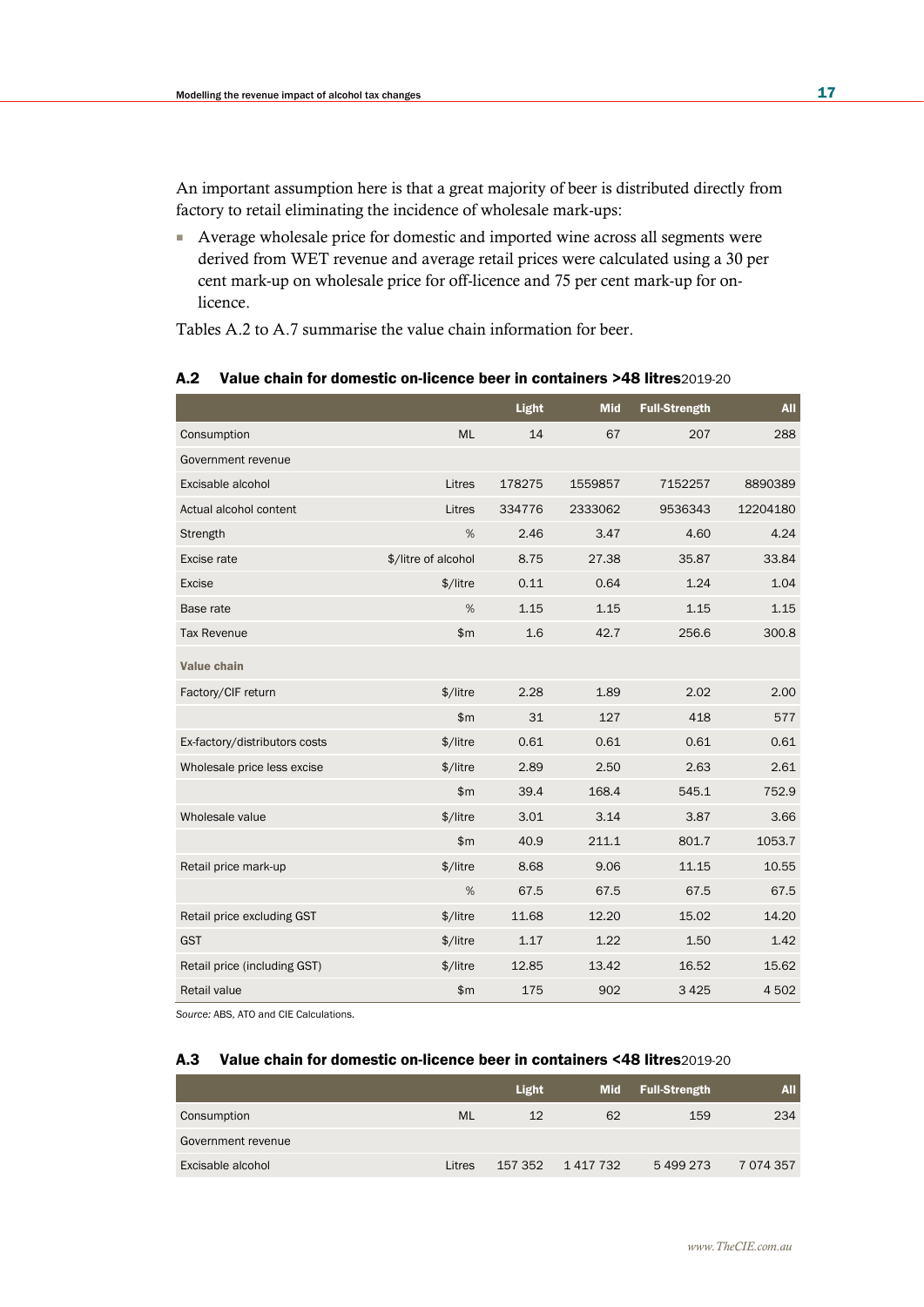|                               |                     | <b>Light</b> | <b>Mid</b> | <b>Full-Strength</b> | <b>All</b> |
|-------------------------------|---------------------|--------------|------------|----------------------|------------|
| Actual alcohol content        | Litres              | 300 967      | 2 129 693  | 7 332 364            | 97 63 024  |
| Strength                      | %                   | 2.61         | 3.50       | 4.64                 | 4.23       |
| Excise rate                   | \$/litre of alcohol | 2.41         | 3.44       | 4.60                 | 4.18       |
| <b>Excise</b>                 | \$/litre            | 43.73        | 50.93      | 50.93                | 50.77      |
| Base rate                     | %                   | 0.55         | 1.17       | 1.76                 | 1.54       |
| <b>Tax Revenue</b>            | \$m\$               | 1.15         | 1.15       | 1.15                 | 1.15       |
| <b>Value chain</b>            |                     |              |            |                      |            |
| Factory/CIF return            | \$/litre            | 2.64         | 2.18       | 2.51                 | 2.43       |
|                               | \$m\$               | 33           | 135        | 400                  | 569        |
| Ex-factory/distributors costs | \$/litre            | 0.64         | 0.64       | 0.64                 | 0.64       |
| Wholesale price less excise   | \$/litre            | 2.97         | 2.60       | 2.91                 | 2.83       |
|                               | \$m\$               | 18           | 74         | 217                  | 309        |
| Wholesale value               | \$/litre            | 3.83         | 3.99       | 4.91                 | 4.61       |
|                               | \$m                 | 47.9         | 247.0      | 782.5                | 1077.4     |
| Retail price mark-up          | \$/litre            | 9.62         | 10.01      | 12.31                | 11.56      |
|                               | %                   | 65.0         | 65.0       | 65.0                 | 65.0       |
| Retail price excluding GST    | \$/litre            | 13.45        | 14.00      | 17.22                | 16.17      |
| <b>GST</b>                    | \$/litre            | 1.35         | 1.40       | 1.72                 | 1.62       |
| Retail price (including GST)  | \$/litre            | 14.80        | 15.40      | 18.95                | 17.78      |
| <b>Retail value</b>           | \$m                 | 185          | 953        | 3020                 | 4 1 5 8    |

*Source:* ABS, ATO and CIE Calculations.

## A.4 Value chain for domestic off-licence beer in containers <48 litres2019-20

|                               |                     | <b>Light</b> | <b>Mid</b>  | <b>Full-Strength</b> | <b>All</b> |
|-------------------------------|---------------------|--------------|-------------|----------------------|------------|
| Consumption                   | <b>ML</b>           | 49           | 242         | 624                  | 915        |
| Government revenue            |                     |              |             |                      |            |
| Excisable alcohol             | Litres              | 616074       | 5 550 781   | 21531061             | 27 697 916 |
| Actual alcohol content        | Litres              | 1 178 364    | 8 3 3 2 9 2 | 28 708 081           | 38 224 737 |
| Strength                      | %                   | 2.41         | 3.44        | 4.60                 | 4.18       |
| Excise rate                   | \$/litre of alcohol | 43.73        | 50.93       | 50.93                | 50.77      |
| Excise                        | \$/litre            | 0.55         | 1.17        | 1.76                 | 1.54       |
| Base rate                     | %                   | 1.15         | 1.15        | 1.15                 | 1.15       |
| <b>Tax Revenue</b>            | \$m\$               | 26.9         | 282.7       | 1096.6               | 1406.2     |
| Value chain                   |                     |              |             |                      |            |
| Factory/CIF return            | \$/litre            | 2.80         | 2.09        | 2.52                 | 2.42       |
|                               | \$m\$               | 137          | 506         | 1575                 | 2218       |
| Ex-factory/distributors costs | \$/litre            | 0.64         | 0.64        | 0.64                 | 0.64       |
| Wholesale price less excise   | \$/litre            | 3.44         | 2.73        | 3.16                 | 3.06       |
|                               | \$m\$               | 168.1        | 661.4       | 1974.1               | 2803.6     |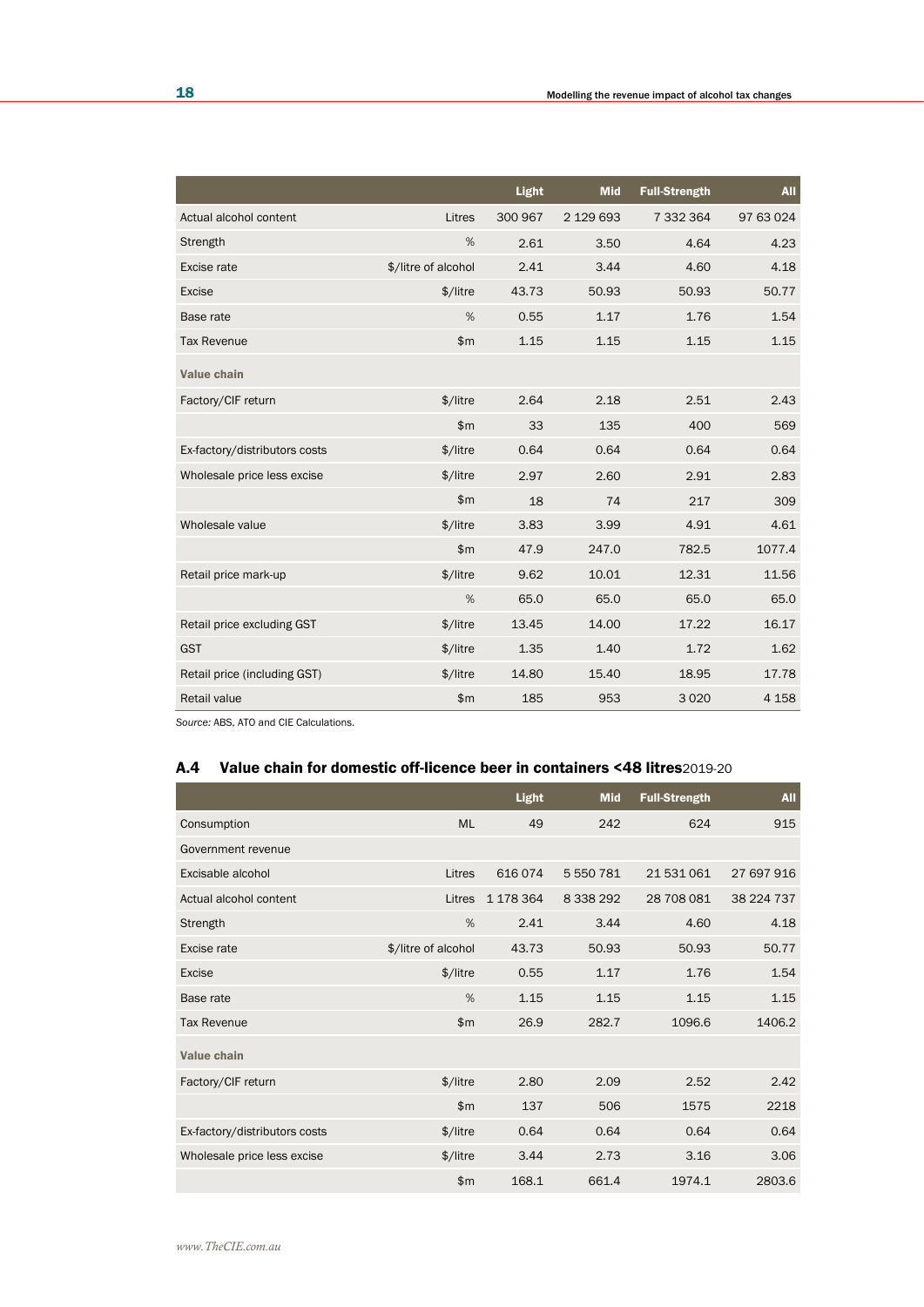|                              |            | Light | <b>Mid</b> | <b>Full-Strength</b> | <b>All</b> |
|------------------------------|------------|-------|------------|----------------------|------------|
| Wholesale value              | $$/$ litre | 3.99  | 3.89       | 4.92                 | 4.60       |
|                              | \$m        | 195.0 | 944.1      | 3070.7               | 4209.8     |
| Retail price mark-up         | \$/litre   | 2.30  | 2.25       | 2.84                 | 2.66       |
|                              | %          | 33.3  | 33.3       | 33.3                 | 33.3       |
| Retail price excluding GST   | $$/$ litre | 6.29  | 6.14       | 7.76                 | 7.25       |
| <b>GST</b>                   | $$/$ litre | 0.63  | 0.61       | 0.78                 | 0.73       |
| Retail price (including GST) | $$/$ litre | 6.92  | 6.76       | 8.54                 | 7.98       |
| Retail value                 | \$m        | 338   | 1638       | 5328                 | 7 3 0 5    |

*Source:* ABS, ATO and CIE Calculations.

## A.5 Value chain for imported on-licence beer in containers >48 litres2019-20

|                               |                     | Light       | <b>Mid</b>   | <b>Full-Strength</b> | <b>All</b> |
|-------------------------------|---------------------|-------------|--------------|----------------------|------------|
| Consumption                   | <b>ML</b>           | $\Omega$    | $\mathbf 0$  | 8                    | 8          |
| Government revenue            |                     |             |              |                      |            |
| Excisable alcohol             | Litres              | 483         | 1270         | 302 444              | 304 197    |
| Actual alcohol content        | Litres              | 888         | 1964         | 395 138              | 397 990    |
| Strength                      | %                   | 2.52        | 3.25         | 4.90                 | 4.88       |
| Excise rate                   | \$/litre of alcohol | 8.75        | 27.38        | 35.87                | 24.00      |
| <b>Excise</b>                 | \$/litre            | 0.12        | 0.58         | 1.35                 | 1.34       |
| Base rate                     | %                   | 1.15        | 1.15         | 1.15                 | 1.15       |
| <b>Tax Revenue</b>            | \$m\$               | 0.0         | 0.0          | 10.8                 | 10.9       |
| <b>Value chain</b>            |                     |             |              |                      |            |
| Factory/CIF return            | \$/litre            | 2.59        | 1.93         | 1.99                 | 2.00       |
|                               | \$m\$               | $\Omega$    | $\mathbf{O}$ | 16                   | 16         |
| Ex-factory/distributors costs | \$/litre            | 0.42        | 0.66         | 0.64                 | 0.64       |
| Wholesale price less excise   | \$/litre            | 3.01        | 2.59         | 2.64                 | 2.64       |
|                               | \$m\$               | 0.1         | 0.2          | 21.2                 | 21.5       |
| Wholesale value               | \$/litre            | 3.13        | 3.17         | 3.98                 | 3.97       |
|                               | \$m                 | 0.1         | 0.2          | 32.1                 | 32.4       |
| Retail price mark-up          | \$/litre            | 9.03        | 9.14         | 11.48                | 11.46      |
|                               | %                   | 67.5        | 67.5         | 67.5                 | 67.5       |
| Retail price excluding GST    | \$/litre            | 12.16       | 12.31        | 15.47                | 15.43      |
| <b>GST</b>                    | \$/litre            | 1.22        | 1.23         | 1.55                 | 1.54       |
| Retail price (including GST)  | \$/litre            | 13.37       | 13.54        | 17.01                | 16.97      |
| Retail value                  | \$m                 | $\mathbf 0$ | $\mathbf{1}$ | 137                  | 138        |

*Source:* ABS, ATO and CIE Calculations.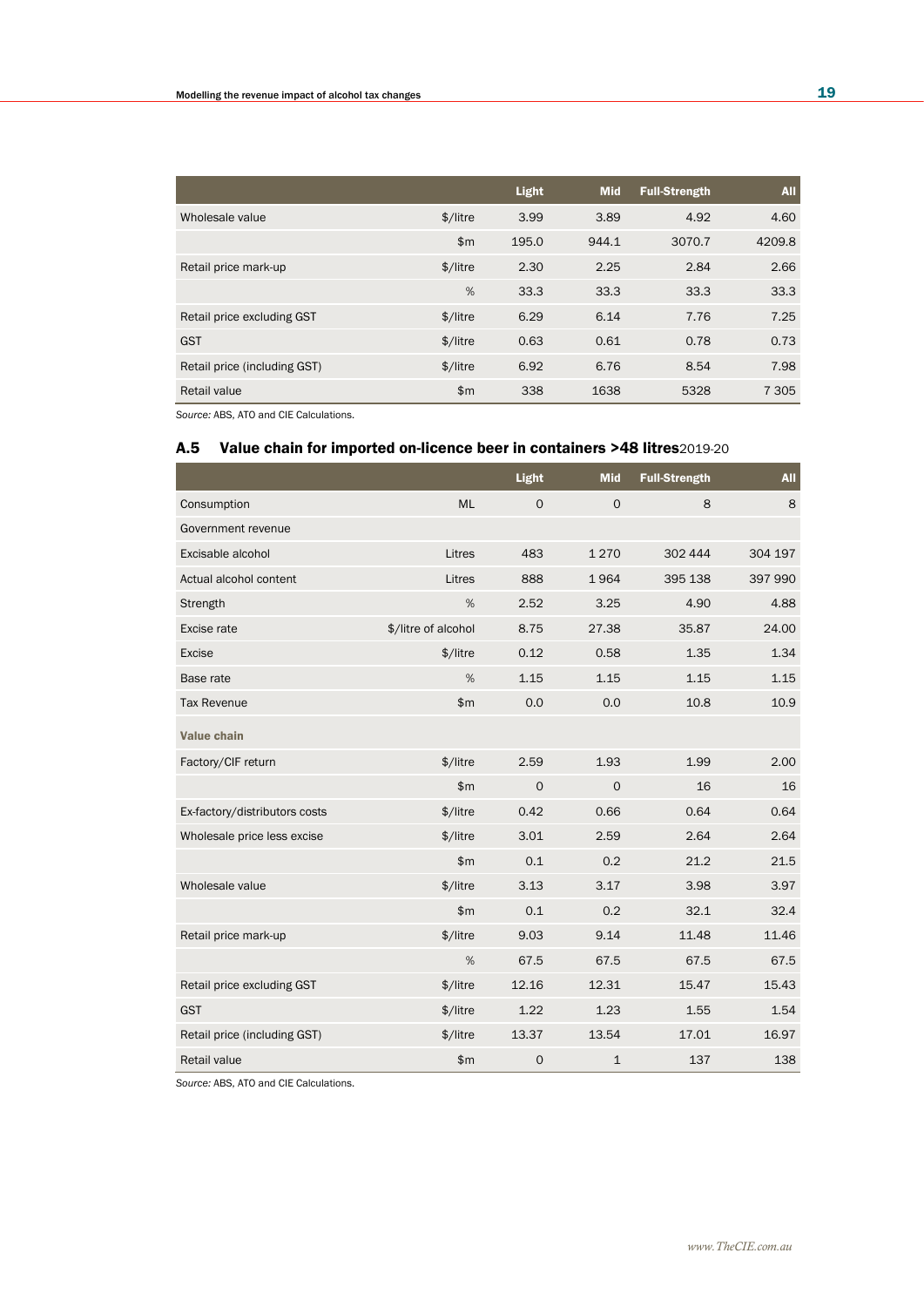|                               |                     | Light        | <b>Mid</b>     | <b>Full-Strength</b> | <b>All</b> |
|-------------------------------|---------------------|--------------|----------------|----------------------|------------|
| Consumption                   | <b>ML</b>           | $\mathbf{1}$ | 2              | 45                   | 49         |
| Government revenue            |                     |              |                |                      |            |
| Excisable alcohol             | Litres              | 17591        | 48592          | 1555243              | 1621426    |
| Actual alcohol content        | Litres              | 30572        | 74216          | 2075130              | 2179918    |
| Strength                      | %                   | 2.71         | 3.33           | 4.59                 | 4.49       |
| Excise rate                   | \$/litre of alcohol | 43.73        | 50.93          | 50.93                | 48.53      |
| Excise                        | \$/litre            | 0.68         | 1.11           | 1.75                 | 1.70       |
| Base rate                     | %                   | 1.15         | 1.15           | 1.15                 | 1.15       |
| <b>Tax Revenue</b>            | \$m\$               | 0.8          | 2.5            | 79.2                 | 82.5       |
| <b>Value chain</b>            |                     |              |                |                      |            |
| Factory/CIF return            | \$/litre            | 1.03         | 2.00           | 1.86                 | 1.85       |
|                               | \$m                 | $\mathbf{1}$ | $\overline{4}$ | 84                   | 90         |
| Ex-factory/distributors costs | \$/litre            | 2.26         | 0.80           | 1.48                 | 1.47       |
| Wholesale price less excise   | \$/litre            | 3.29         | 2.81           | 3.34                 | 3.32       |
|                               | \$m                 | 3.7          | 6.3            | 151.1                | 161.1      |
| Wholesale value               | \$/litre            | 3.98         | 3.92           | 5.09                 | 5.01       |
|                               | \$m                 | 4.5          | 8.7            | 230.3                | 243.5      |
| Retail price mark-up          | \$/litre            | 9.97         | 9.83           | 12.78                | 12.58      |
|                               | %                   | 65.0         | 65.0           | 65.0                 | 65.0       |
| Retail price excluding GST    | \$/litre            | 13.95        | 13.75          | 17.87                | 17.59      |
| <b>GST</b>                    | \$/litre            | 1.40         | 1.37           | 1.79                 | 1.76       |
| Retail price (including GST)  | \$/litre            | 15.35        | 15.12          | 19.66                | 19.35      |
| Retail value                  | \$m\$               | 17           | 34             | 889                  | 940        |

## A.6 Value chain for imported on-licence beer in containers <48 litres2019-20

*Source:* ABS, ATO and CIE Calculations.

## A.7 Value chain for imported off-licence beer in containers <48 litres2019-20

|                        |                     | <b>Light</b>   | <b>Mid</b> | <b>Full-Strength</b> | <b>All</b> |
|------------------------|---------------------|----------------|------------|----------------------|------------|
| Consumption            | <b>ML</b>           | $\overline{4}$ | 9          | 177                  | 190        |
| Government revenue     |                     |                |            |                      |            |
| Excisable alcohol      | Litres              | 68875          | 190249     | 6089176              | 6348300    |
| Actual alcohol content | Litres              | 119697         | 290576     | 8124663              | 8534936    |
| Strength               | %                   | 2.71           | 3.33       | 4.59                 | 4.49       |
| Excise rate            | \$/litre of alcohol | 43.73          | 50.93      | 50.93                | 48.53      |
| Excise                 | \$/litre            | 0.68           | 1.11       | 1.75                 | 1.70       |
| Base rate              | $\%$                | 1.15           | 1.15       | 1.15                 | 1.15       |
| <b>Tax Revenue</b>     | \$m\$               | 3.0            | 9.7        | 310.1                | 322.8      |
| <b>Value chain</b>     |                     |                |            |                      |            |
| Factory/CIF return     | \$/litre            | 1.14           | 1.59       | 1.81                 | 1.79       |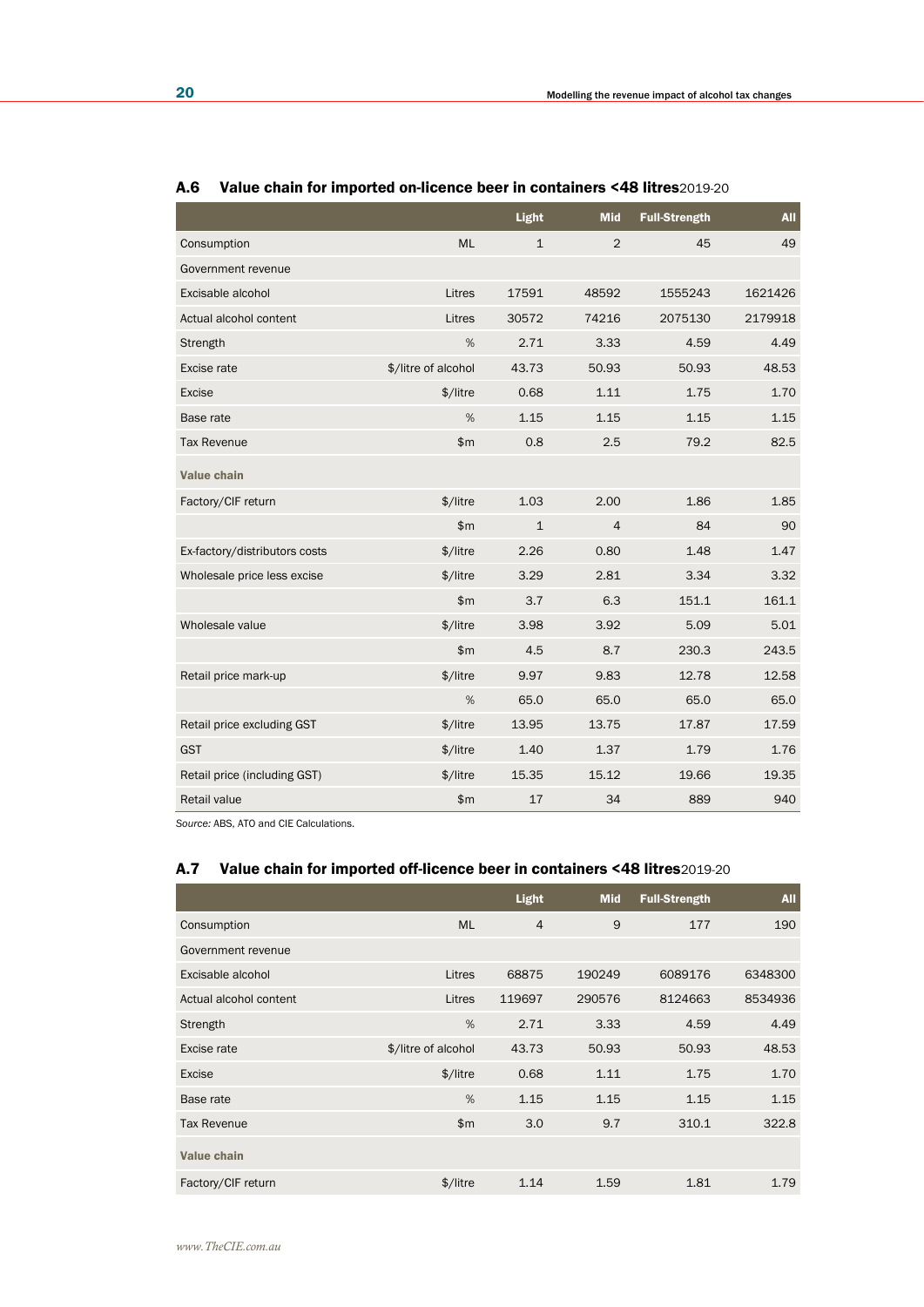|                               |                      | Light | <b>Mid</b> | <b>Full-Strength</b> | <b>All</b> |
|-------------------------------|----------------------|-------|------------|----------------------|------------|
|                               | \$m\$                | 5     | 14         | 321                  | 340        |
| Ex-factory/distributors costs | $$/$ litre           | 2.26  | 0.80       | 1.48                 | 1.47       |
| Wholesale price less excise   | $$/$ litre           | 3.40  | 2.39       | 3.29                 | 3.25       |
|                               | $\mathsf{m}$         | 15.0  | 20.8       | 582.5                | 618.4      |
| Wholesale value               | \$/litre             | 4.08  | 3.50       | 5.04                 | 4.95       |
|                               | \$m\$                | 18.1  | 30.5       | 892.6                | 941.2      |
| Retail price mark-up          | \$/litre             | 2.36  | 2.02       | 2.91                 | 2.86       |
|                               | %                    | 33.3  | 33.3       | 33.3                 | 33.3       |
| Retail price excluding GST    | \$/litre             | 6.44  | 5.52       | 7.95                 | 7.81       |
| <b>GST</b>                    | \$/litre             | 0.64  | 0.55       | 0.80                 | 0.78       |
| Retail price (including GST)  | $\frac{1}{2}$ /litre | 7.09  | 6.07       | 8.75                 | 8.59       |
| Retail value                  | \$m                  | 31    | 53         | 1549                 | 1633       |

*Source:* ABS, ATO and CIE Calculations.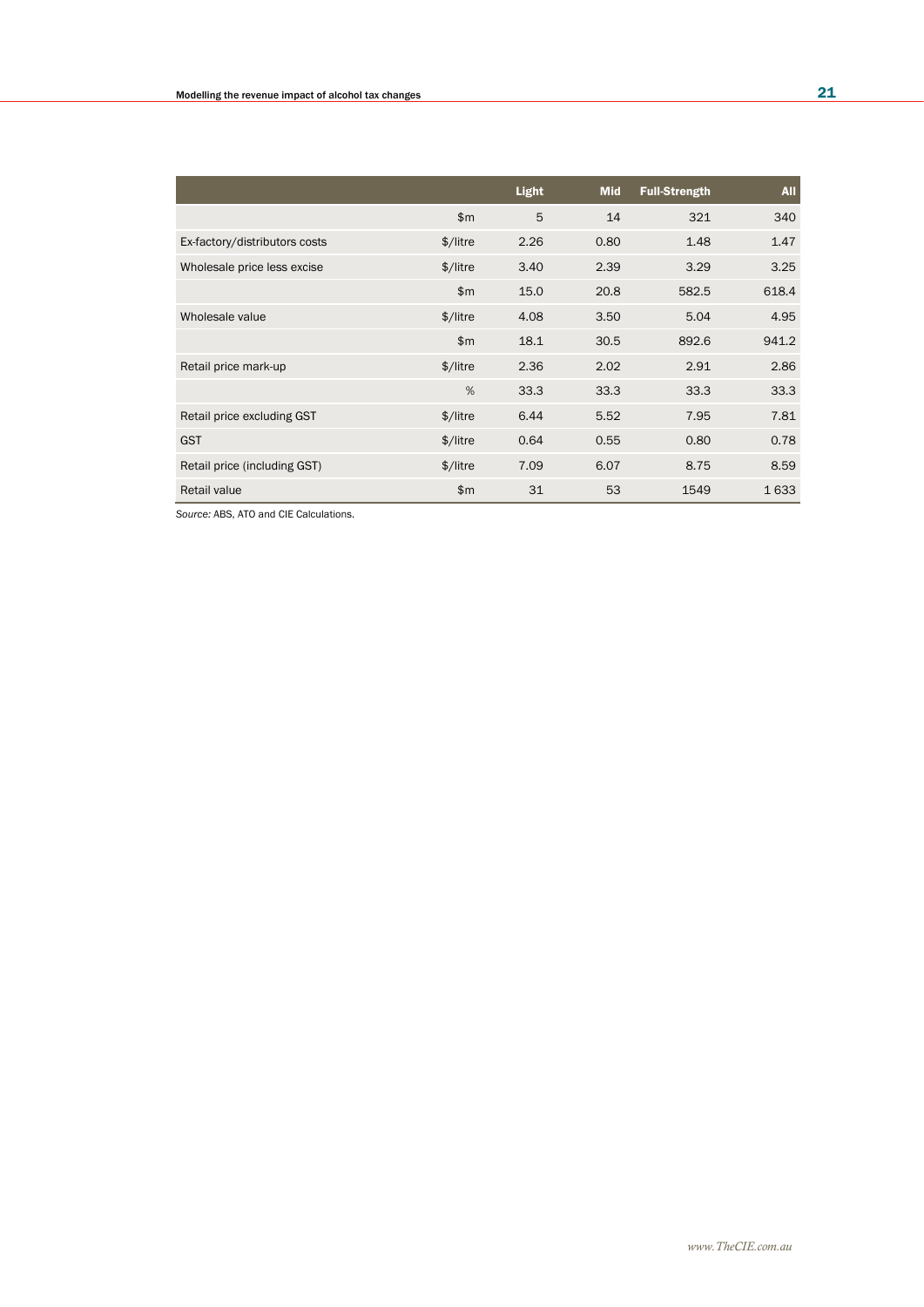# *B Sensitivity analysis*

The model uses some key parameters to estimate the demand and supply response of the given scenarios. The parameters have been determined using previous literature with some adjustments from our side, the details of which are given in Appendix A.

To test the impact of changes in these parameters in the outputs, we conduct sensitivity tests on the values of the parameters.

## *Beer value chain*

To systematically demonstrate the sensitivity of the key model elasticities, the impacts of a 15 per cent cut in beer excise option in 2023-24, relative to baseline, has been used as the reference case. The model outcomes have been represented in percentage change terms for ease of com parison.

Table B.1 shows the outcomes of varying the general price elasticity of demand for all alcohol:

- -0.4 represents the lower end of the spectrum of estimates from the literature especially those studies based on historical data over the past 30 years
- $\blacksquare$  -0.8 is at the high-end and represents an optimistic outcome for the impact of reform of alcohol taxation.

|                                 |   |                 | 15% excise cut     | 50% draught excise cut |                    |
|---------------------------------|---|-----------------|--------------------|------------------------|--------------------|
|                                 |   | <b>Headline</b> | <b>Sensitivity</b> | <b>Headline</b>        | <b>Sensitivity</b> |
| Price elasticity of all alcohol |   | $-0.40$         | $-0.80$            | $-0.40$                | $-0.80$            |
| <b>Consumer demand</b>          |   |                 |                    |                        |                    |
| Domestic beer                   | % | 2.4             | 2.8                | 1.3                    | 1.5                |
| Imported beer                   | % | 4.6             | 5.1                | 1.3                    | 1.6                |
| <b>Excise Revenue</b>           |   |                 |                    |                        |                    |
| Domestic beer                   | % | $-12.8$         | $-12.5$            | $-6.4$                 | $-6.3$             |
| Imported beer                   | % | $-11.1$         | $-10.6$            | $-0.2$                 | 0.1                |
| <b>GST Revenue</b>              |   |                 |                    |                        |                    |
| Domestic beer                   | % | $-0.5$          | 0.4                | $-0.5$                 | $-0.1$             |
| Imported beer                   | % | $-2.7$          | $-2.1$             | 0.2                    | 0.5                |

## B.1 Sensitivity analysis of general price elasticity of alcohola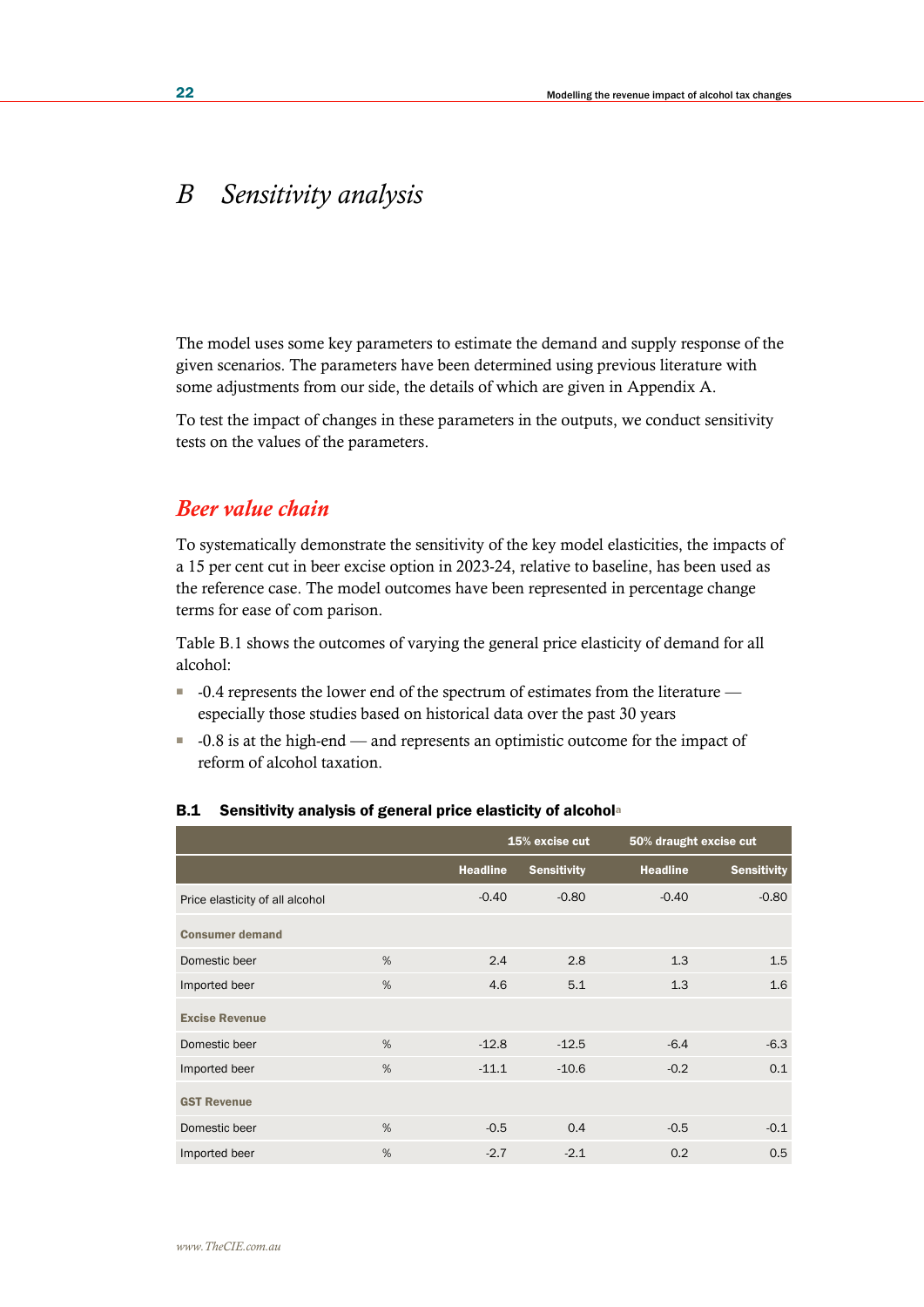|                                     |   |          | 15% excise cut     | 50% draught excise cut |                    |
|-------------------------------------|---|----------|--------------------|------------------------|--------------------|
|                                     |   | Headline | <b>Sensitivity</b> | Headline               | <b>Sensitivity</b> |
| <b>Brewing sector profitability</b> |   |          |                    |                        |                    |
| Draught beer                        | % | 28.6     | 33.3               | 71.6                   | 74.2               |
| Packaged beer                       | % | 28.8     | 33.4               | 6.8                    | 8.7                |

a Change from baseline for a 10% beer excise cut for 2023-24. *Source:* CIE.

The outcome of this analysis is that all variables except GST revenue and the brewing sector profitability appear to be reasonably insensitive to changes in general alcohol elasticity. This is because the increase in elasticity results in higher consumption response which offsets the loss in the revenue.

At the next level of consumption decision-making, and of direct interest to this report, is the own-price elasticity of all beer — across consumption by channel, draught and packaged, strength, and domestic and imported beer.

- The alternative values of the headline value of -0.78 tested were -0.58 and -0.99.
- Similar to the previous analysis, table B.2 also shows that the outcome for profitability appears to be more sensitive to this assumption than beer consumption or excise revenue.

|                                     |   |                 | <b>Change from headline</b> |                      |
|-------------------------------------|---|-----------------|-----------------------------|----------------------|
|                                     |   | <b>Headline</b> | <b>Sensitivity 1</b>        | <b>Sensitivity 2</b> |
| Own-price elasticity of beer        |   | $-0.78$         | $-0.58$                     | $-0.99$              |
| <b>Consumer demand</b>              |   |                 |                             |                      |
| Domestic beer                       | % | 1.65            | 1.38                        | 1.86                 |
| Imported beer                       | % | 3.0             | 2.6                         | 3.3                  |
| <b>Excise Revenue</b>               |   |                 |                             |                      |
| Domestic beer                       | % | $-8.4$          | $-8.7$                      | $-8.2$               |
| Imported beer                       | % | $-7.3$          | $-7.7$                      | $-7.0$               |
| <b>GST Revenue</b>                  |   |                 |                             |                      |
| Domestic beer                       | % | $-0.3$          | $-1.0$                      | 0.2                  |
| Imported beer                       | % | $-1.8$          | $-2.2$                      | $-1.4$               |
| <b>Brewing sector profitability</b> |   |                 |                             |                      |
| Draught beer                        | % | 18.5            | 15.1                        | 21.3                 |
| Packaged beer                       | % | 18.5            | 15.2                        | 21.1                 |

## B.2 Sensitivity analysis of own-price elasticity for beer<sup>a</sup>

a Change from baseline for a 10% beer excise cut for 2023-24.

*Source:* CIE.

In the headline analysis, the substitution possibilities between beer consumption at onlicence and off-licence premises are assumed to be low. That is, consumers are choosing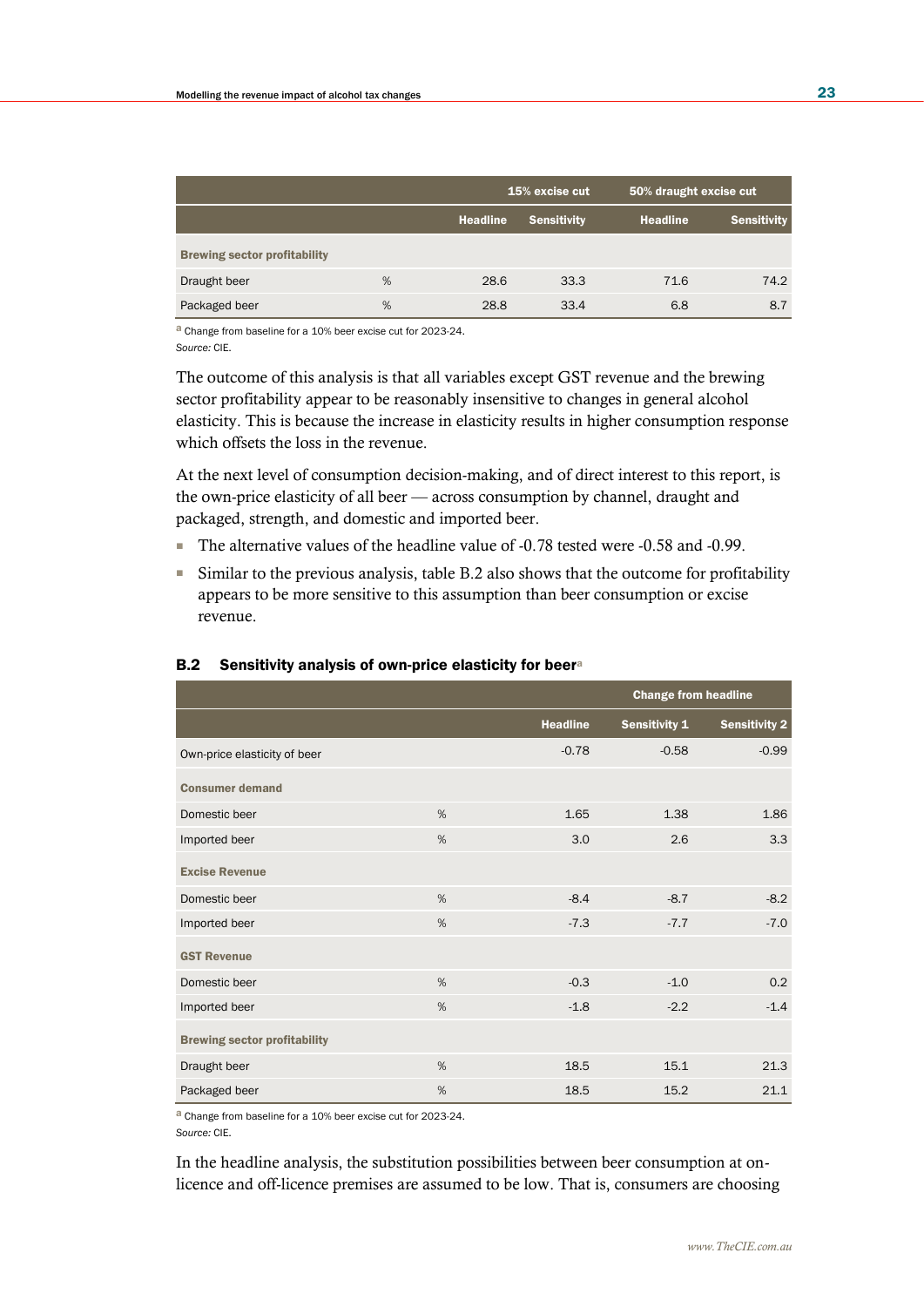venues on the basis of a range of other factors other than beer prices. Two alternative and higher values for these elasticities were tested — but still with modest impact on the results (see table B.3)

|                                                                             |      |                 | <b>Change from headline</b> |                      |
|-----------------------------------------------------------------------------|------|-----------------|-----------------------------|----------------------|
|                                                                             |      | <b>Headline</b> | <b>Sensitivity 1</b>        | <b>Sensitivity 2</b> |
| Average own-price elasticity of beer consumed<br>on-licence and off-licence |      | $-0.05$         | $-0.25$                     | $-0.38$              |
| <b>Consumer demand</b>                                                      |      |                 |                             |                      |
| Domestic beer                                                               | %    | 1.65            | 1.21                        | 1.71                 |
| Imported beer                                                               | %    | 3.0             | 3.0                         | 3.1                  |
| <b>Excise Revenue</b>                                                       |      |                 |                             |                      |
| Domestic beer                                                               | $\%$ | $-8.4$          | $-8.8$                      | $-8.4$               |
| Imported beer                                                               | %    | $-7.3$          | $-7.3$                      | $-7.1$               |
| <b>GST Revenue</b>                                                          |      |                 |                             |                      |
| Domestic beer                                                               | %    | $-0.3$          | $-0.2$                      | $-0.3$               |
| Imported beer                                                               | %    | $-1.8$          | $-1.9$                      | $-1.7$               |
| <b>Brewing sector profitability</b>                                         |      |                 |                             |                      |
| Draught beer                                                                | %    | 18.5            | 13.8                        | 16.7                 |
| Packaged beer                                                               | %    | 18.5            | 17.3                        | 19.7                 |

## B.3 Sensitivity analysis of beer price elasticity by channel<sup>a</sup>

a Change from baseline for a 10% beer excise cut for 2023-24.

*Source:* CIE.

In the headline analysis, the scope for substitution between draught and packed beer in on-licensed venues is assumed to be low to moderate. The alternatives tested in table B.4 tests the outcomes if this substitution is either zero or twice that of the headline analysis.

While aggregate consumption and excise revenue position remains insensitive, there is little impact on relative profitability of draught and packaged beer production, similar to the analysis above.

## B.4 Sensitivity analysis of beer price elasticity between draught/packaged <sup>a</sup>

|                                                                                |   |                 | <b>Change from headline</b> |                      |
|--------------------------------------------------------------------------------|---|-----------------|-----------------------------|----------------------|
|                                                                                |   | <b>Headline</b> | <b>Sensitivity 1</b>        | <b>Sensitivity 2</b> |
| Average own-price elasticity between draught<br>and packaged beer <sup>b</sup> |   | $-0.25$         | 0.00                        | $-0.50$              |
| <b>Consumer demand</b>                                                         |   |                 |                             |                      |
| Domestic beer                                                                  | % | 1.65            | 1.6                         | 1.67                 |
| Imported beer                                                                  | % | 3.0             | 2.8                         | 3.1                  |